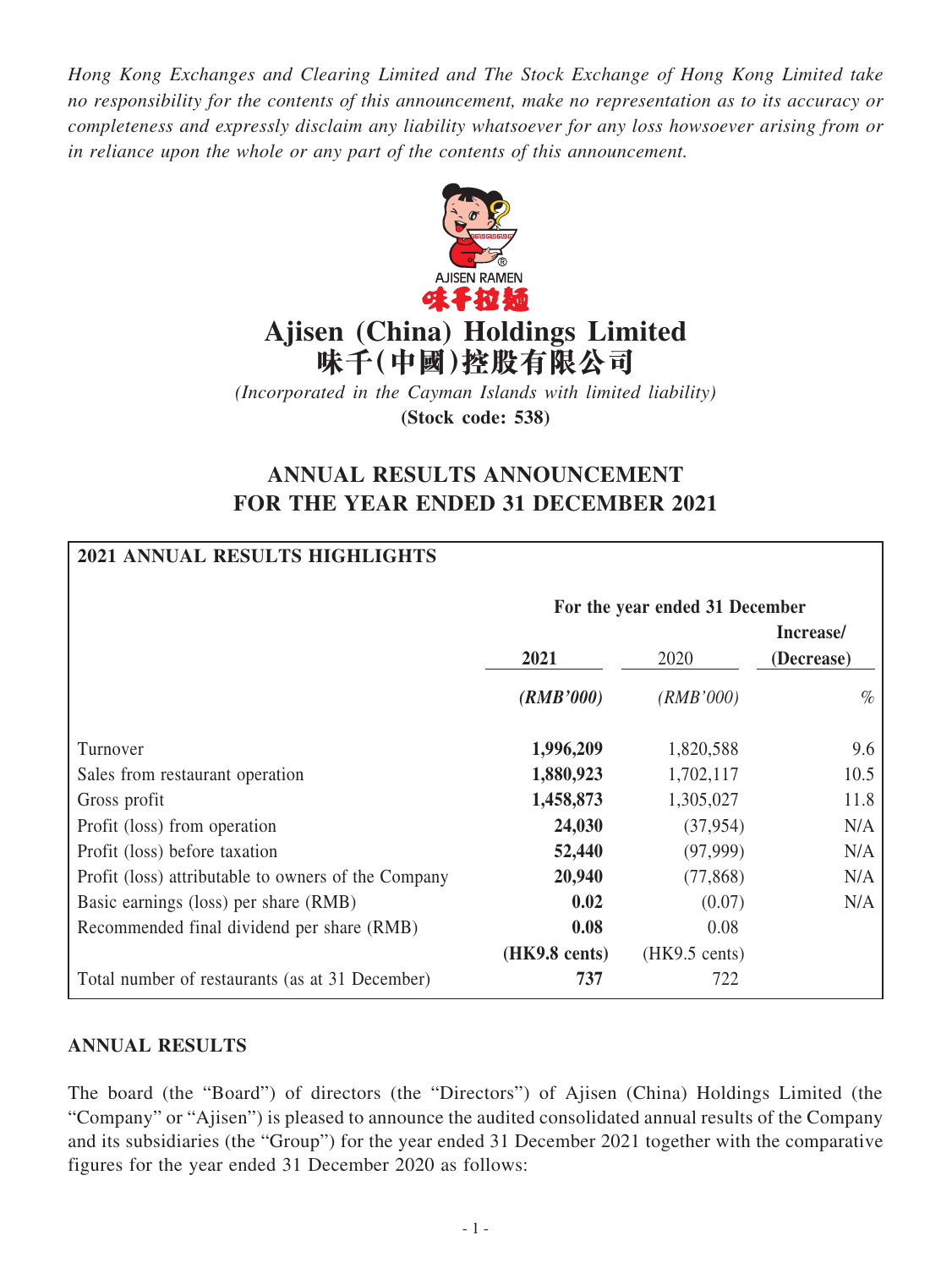## **CONSOLIDATED STATEMENT OF PROFIT OR LOSS AND OTHER COMPREHENSIVE INCOME**

*For the year ended 31 December 2021*

|                                                                     |                       | 2021           | 2020           |
|---------------------------------------------------------------------|-----------------------|----------------|----------------|
|                                                                     | <b>NOTES</b>          | <b>RMB'000</b> | <b>RMB'000</b> |
| Revenue                                                             | $\mathfrak{Z}$        | 1,996,209      | 1,820,588      |
| Cost of inventories consumed                                        |                       | (537, 336)     | (515, 561)     |
| Staff costs                                                         | $\overline{7}$        | (542, 546)     | (477,510)      |
| Depreciation                                                        | $\boldsymbol{7}$      | (379, 725)     | (443, 693)     |
| Other operating expenses                                            | $\overline{7}$        | (512, 572)     | (421,778)      |
| Profit (loss) from operation                                        |                       | 24,030         | (37, 954)      |
| Other income                                                        | $\overline{4}$        | 77,421         | 96,169         |
| Impairment losses under expected credit loss model,                 |                       |                |                |
| net of reversal                                                     |                       | 83             | (9,263)        |
| Other gains and losses                                              | 5                     | (16, 806)      | (108, 327)     |
| Share of loss of associates                                         |                       | (1,103)        | (448)          |
| Share of loss of a joint venture                                    |                       | (1,225)        | (1,998)        |
| Finance costs                                                       | 6                     | (29,960)       | (36, 178)      |
| Profit (loss) before tax                                            |                       | 52,440         | (97,999)       |
| Income tax (expense) credit                                         | $\boldsymbol{\delta}$ | (34, 479)      | 19,110         |
| Profit (loss) for the year                                          |                       | 17,961         | (78, 889)      |
| Items that may be reclassified subsequently to<br>profit or loss:   |                       |                |                |
| Exchange differences arising on translation<br>of foreign operation |                       | (11,906)       | (26, 188)      |
| Other comprehensive expense for the year,<br>net of income tax      |                       | (11,906)       | (26, 188)      |
| Total comprehensive income (expense) for the year                   |                       | 6,055          | (105,077)      |
|                                                                     |                       |                |                |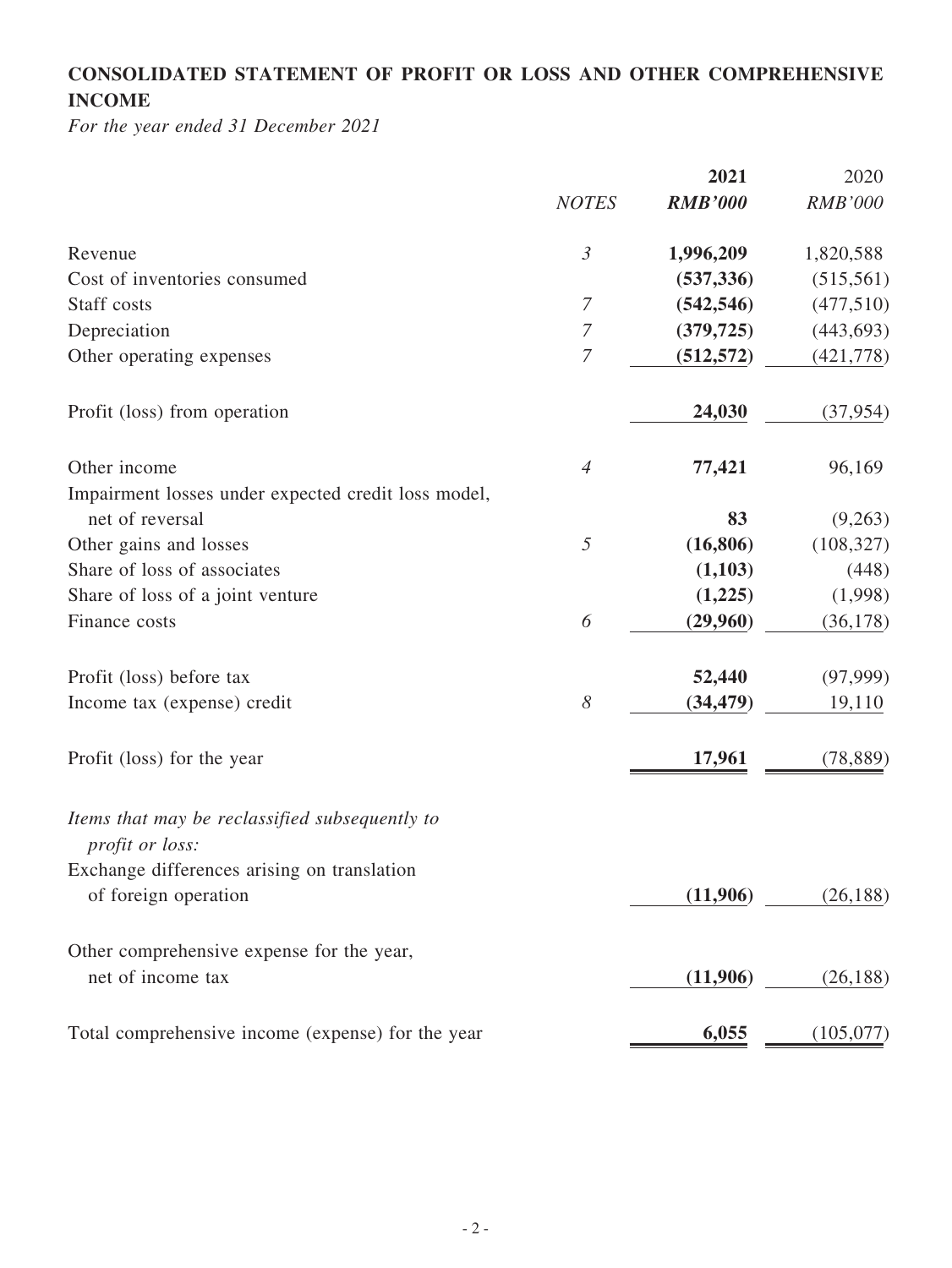|                                                       |             | 2021           | 2020      |
|-------------------------------------------------------|-------------|----------------|-----------|
|                                                       | <b>NOTE</b> | <b>RMB'000</b> | RMB'000   |
| Profit (loss) for the year attributable to:           |             |                |           |
| Owners of the Company                                 |             | 20,940         | (77, 868) |
| Non-controlling interests                             |             | (2,979)        | (1,021)   |
|                                                       |             | 17,961         | (78, 889) |
| Total comprehensive income (expense) attributable to: |             |                |           |
| Owners of the Company                                 |             | 10,620         | (96, 798) |
| Non-controlling interests                             |             | (4, 565)       | (8,279)   |
|                                                       |             | 6,055          | (105,077) |
|                                                       |             | 2021           | 2020      |
|                                                       |             | <b>RMB</b>     | RMB       |
| Earnings (loss) per share                             | 10          |                |           |
| - Basic                                               |             | 0.02           | (0.07)    |
| - Diluted                                             |             | 0.02           | (0.07)    |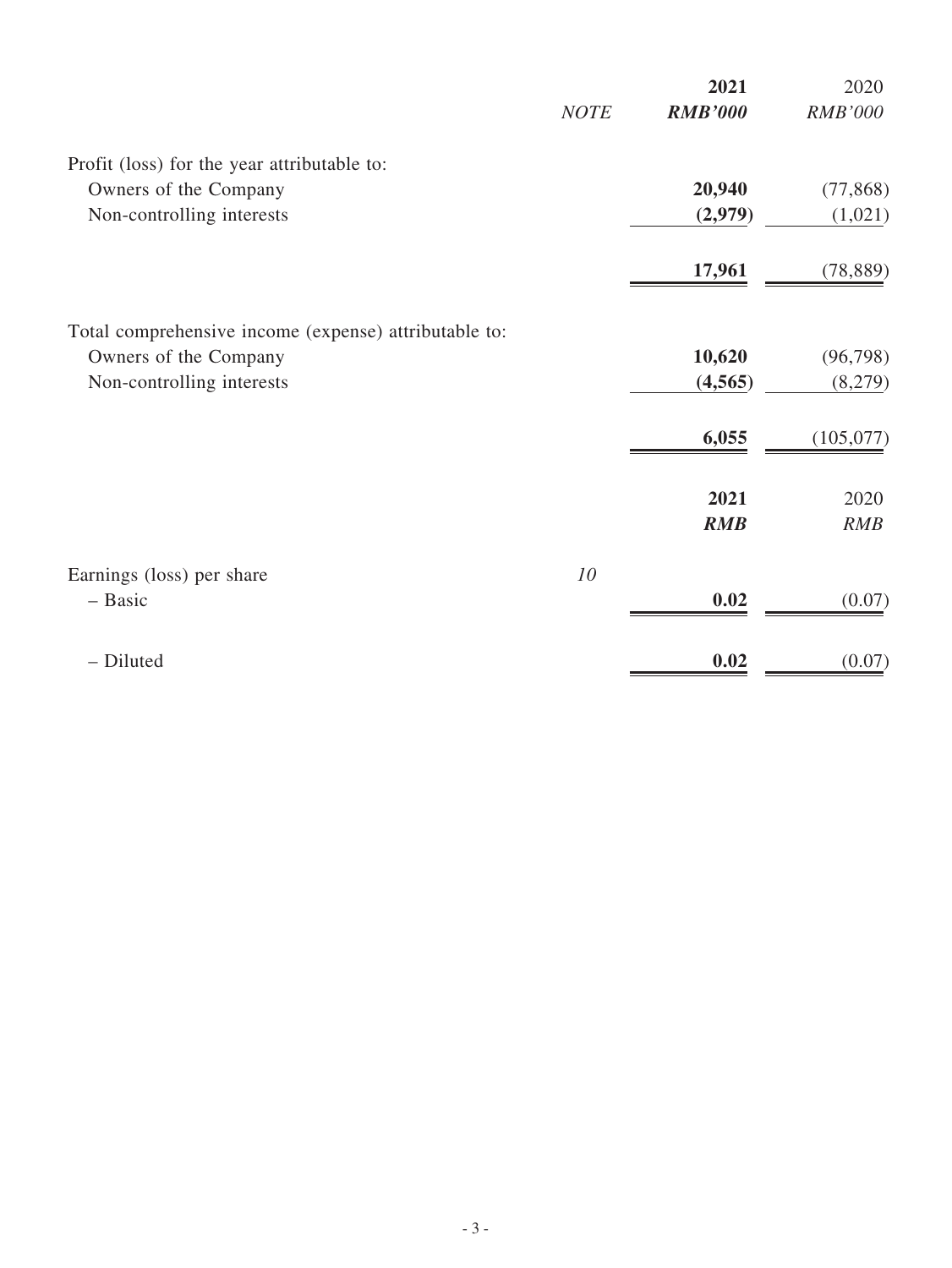## **CONSOLIDATED STATEMENT OF FINANCIAL POSITION**

*At 31 December 2021*

|                                               |              | 2021           | 2020           |
|-----------------------------------------------|--------------|----------------|----------------|
|                                               | <b>NOTES</b> | <b>RMB'000</b> | <b>RMB'000</b> |
| Non-current assets                            |              |                |                |
| Investment properties                         |              | 996,028        | 997,956        |
| Property, plant and equipment                 |              | 509,569        | 532,083        |
| Right-of-use assets                           |              | 615,458        | 616,312        |
| Goodwill                                      |              | 1,264          | 1,289          |
| Intangible assets                             |              | 128            | 519            |
| Interest in associates                        | 11           | 56,308         | 56,099         |
| Interest in a joint venture                   |              | 8,490          | 9,715          |
| Rental deposits                               |              | 88,329         | 97,980         |
| Deferred tax assets                           |              | 37,210         | 27,568         |
| Financial assets at fair value through profit |              |                |                |
| or loss ("FVTPL")                             | 12           | 179,320        | 236,671        |
|                                               |              |                |                |
|                                               |              | 2,492,104      | 2,576,192      |
| Current assets                                |              |                |                |
| Inventories                                   |              | 120,387        | 137,202        |
| Trade and other receivables                   | 13           | 160,342        | 158,034        |
| Taxation recoverable                          |              | 846            | 586            |
| Bank balances and cash                        |              | 1,527,538      | 1,738,380      |
|                                               |              |                |                |
|                                               |              | 1,809,113      | 2,034,202      |
| <b>Current liabilities</b>                    |              |                |                |
| Trade and other payables                      | 14           | 261,168        | 275,897        |
| Lease liabilities                             |              | 229,974        | 247,766        |
| <b>Contract liabilities</b>                   |              | 4,625          | 7,828          |
| Amounts due to related companies              |              | 4,047          | 5,162          |
| Amounts due to directors                      |              | 462            | 460            |
| Amounts due to non-controlling interests      |              | 13,509         | 13,518         |
| Amount due to associates                      |              | 2,027          | 2,087          |
| Amount due to a joint venture                 |              | 480            | 576            |
| Taxation payable                              |              | 17,160         | 39,812         |
| <b>Bank</b> borrowings                        |              | 41,686         | 146,469        |
|                                               |              | 575,138        | 739,575        |
| Net current assets                            |              | 1,233,975      | 1,294,627      |
| Total assets less current liabilities         |              | 3,726,079      | 3,870,819      |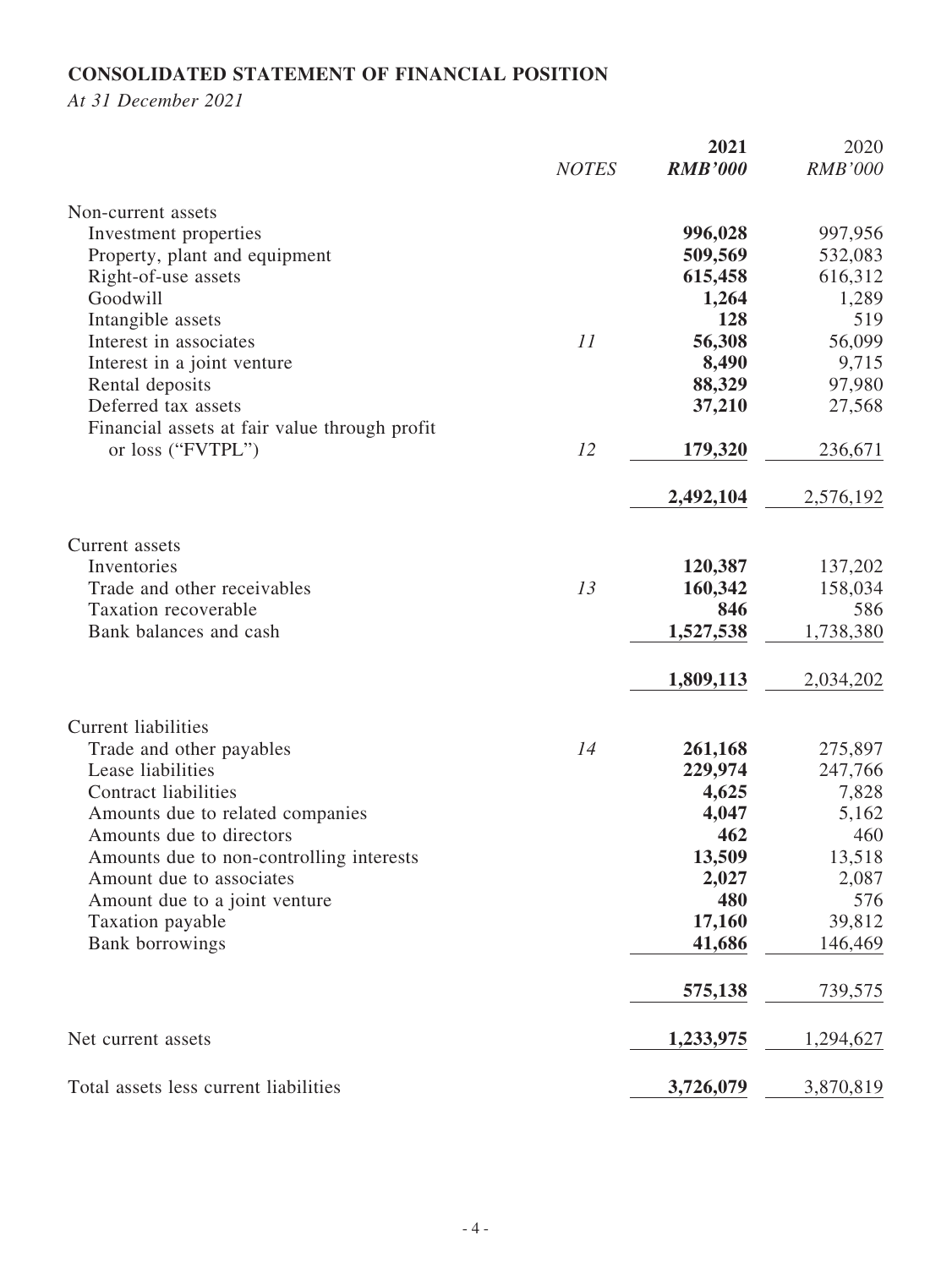|                                              | <b>NOTE</b> | 2021<br><b>RMB'000</b> | 2020<br><b>RMB'000</b> |
|----------------------------------------------|-------------|------------------------|------------------------|
|                                              |             |                        |                        |
| Non-current liabilities                      |             |                        |                        |
| Lease liabilities                            |             | 374,395                | 384,985                |
| <b>Bank</b> borrowings                       |             | 35,317                 | 39,575                 |
| Deferred tax liabilities                     |             | 166,198                | 156,338                |
| Financial liabilities at FVTPL               |             | 36,020                 | 61,067                 |
|                                              |             | 611,930                | 641,965                |
| Net assets                                   |             | 3,114,149              | 3,228,854              |
| Capital and reserves                         |             |                        |                        |
| Share capital                                |             | 108,404                | 108,404                |
| Reserves                                     |             | 2,951,701              | 3,049,364              |
| Equity attributable to owners of the Company |             | 3,060,105              | 3,157,768              |
| Non-controlling interests                    |             | 54,044                 | 71,086                 |
| Total equity                                 |             | 3,114,149              | 3,228,854              |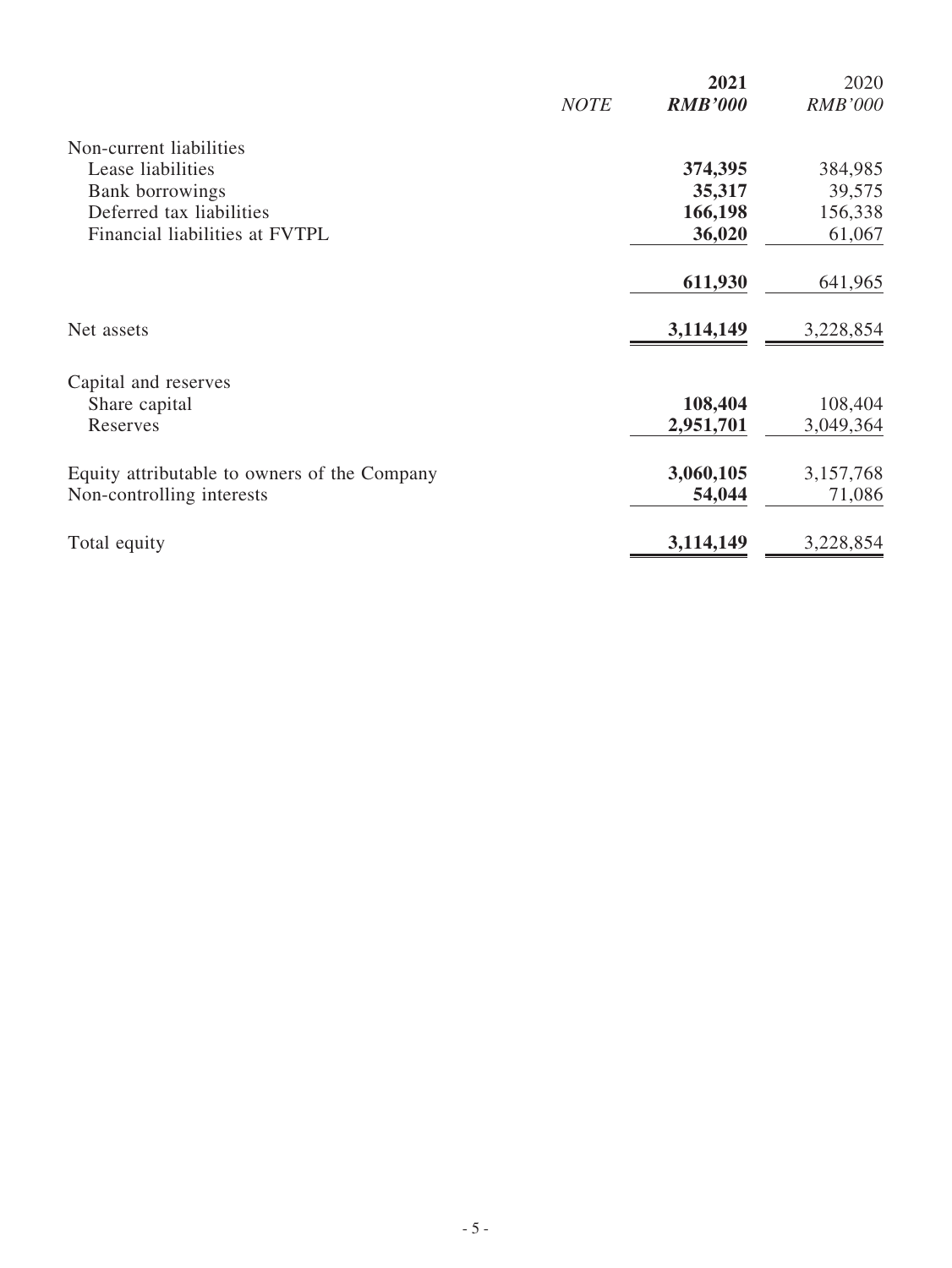## **NOTES TO THE CONSOLIDATED FINANCIAL STATEMENTS**

*For the year ended 31 December 2021*

#### **1. GENERAL INFORMATION**

Ajisen (China) Holdings Limited (the "Company") was incorporated and registered as an exempted company with limited liability on 6 April 2006 under the Companies Law of the Cayman Islands and acts as an investment holding company. Its shares have been listed on the Main Board of The Stock Exchange of Hong Kong Limited (the "Stock Exchange") on 30 March 2007. Its immediate holding company is Favor Choice Group Limited, a company which is incorporated in the British Virgin Islands and wholly-owned by Anmi Holding Company, a company which is incorporated in the British Virgin Islands and whollyowned by Anmi Trust and controlled by Ms. Poon Wai ("Ms.Poon") who is also the Chairwoman and Managing Director of the Company.

The principal activities of the Company and its subsidiaries (the "Group") are operation of restaurants, manufacture and sales of noodles and related products, and investment holding. The consolidated financial statements are presented in Renminbi ("RMB"), which is also the functional currency of the Company and the Mainland China operating subsidiaries of the Company. The functional currency of Hong Kong operating subsidiaries is Hong Kong dollars ("HK\$").

#### **2. APPLICATION OF AMENDMENTS TO HONG KONG FINANCIAL REPORTING STANDARDS ("HKFRSs")**

#### **Amendments to HKFRSs that are mandatorily effective for the current year**

In the current year, the Group has applied the following amendments to HKFRSs issued by the Hong Kong Institute of Certified Public Accountants ("HKICPA") for the first time, which are mandatorily effective for the annual periods beginning on or after 1 January 2021 for the preparation of the consolidated financial statements:

| Amendment to HKFRS 16           | Covid-19-Related Rent Concessions        |
|---------------------------------|------------------------------------------|
| Amendments to HKFRS 9, HKAS 39, | Interest Rate Benchmark Reform – Phase 2 |
| HKFRS 7, HKFRS 4 and HKFRS 16   |                                          |

In addition, the Group has early applied the Amendment to HKFRS 16 *Covid-19-Related Rent Concessions beyond 30 June 2021*. The Group also applied the agenda decision of the IFRS Interpretations Committee (the "Committee") of the International Accounting Standards Board issued in June 2021 which clarified the costs an entity should include as "estimated costs necessary to make the sale" when determining the net realisable value of inventories.

Except as described below, the application of the amendments to HKFRSs in the current year has had no material impact on the Group's financial positions and performance for the current and prior years and/ or on the disclosures set out in these consolidated financial statements.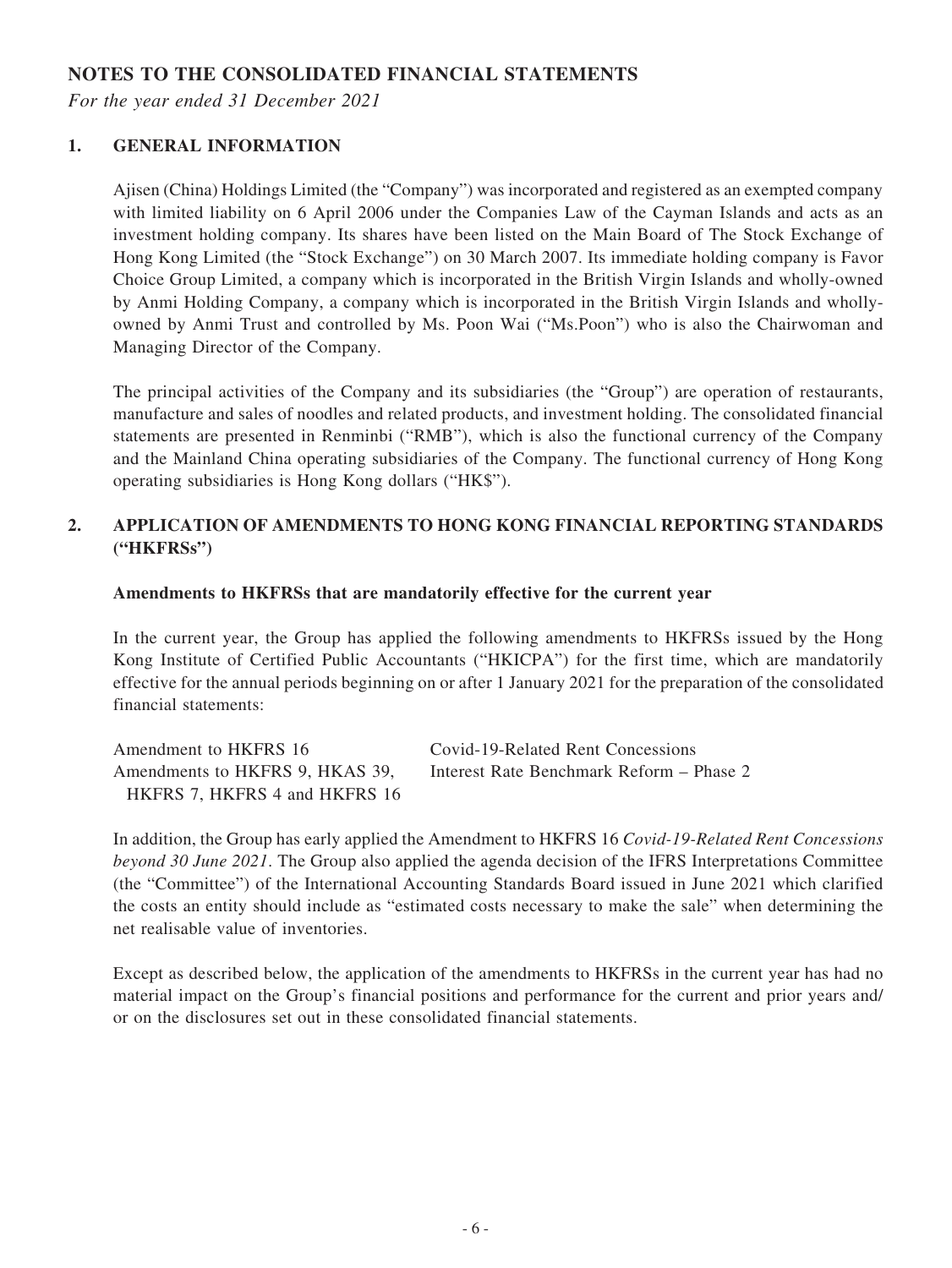#### **2.1 Impacts on early application of Amendment to HKFRS 16** *Covid-19-Related Rent Concessions beyond 30 June 2021*

The Group has early applied the amendment in the current year. The amendment extends the availability of the practical expedient in paragraph 46A of HKFRS 16 *Leases* ("HKFRS 16") by one year so that the practical expedient applies to rent concessions for which any reduction in lease payments affects only payments originally due on or before 30 June 2022, provided the other conditions for applying the practical expedient are met.

The application of this amendment has had no material impact on the Group's financial positions and performance for the current and prior years.

#### **2.2 Impacts on application of Amendments to HKFRS 9, HKAS 39, HKFRS 7, HKFRS 4 and HKFRS 16** *Interest Rate Benchmark Reform – Phase 2*

The Group has applied the amendments for the first time in the current year. The amendments relate to changes in the basis for determining the contractual cash flows of financial assets, financial liabilities and lease liabilities as a result of interest rate benchmark reform, specific hedge accounting requirements and the related disclosure requirements applying HKFRS 7 *Financial Instruments: Disclosures* ("HKFRS 7").

As at 1 January 2021, the Group has several bank borrowings, the interests of which are indexed to benchmark rates that will or may be subject to interest rate benchmark reform. The following table shows the total amounts of outstanding contracts as at 1 January 2021. The amounts of bank borrowings are shown at their carrying amounts.

> HKD Hong Kong Interbank Offered Rate ("HIBOR") *RMB'000*

#### **Financial liability**

Bank borrowings 141,395

The amendments have had no impact on the consolidated financial statements as none of the relevant contracts has been transitioned to the relevant replacement rates during the year. The Group will apply the practical expedient in relation to the changes in contractual cash flows resulting from the interest rate benchmark reform for bank borrowings measured at amortised cost.

#### **2.3 Impacts on application of the agenda decision of the Committee – Cost necessary to sell inventories (HKAS 2** *Inventories***)**

In June 2021, the Committee, through its agenda decision, clarified the costs an entity should include as "estimated costs necessary to make the sale" when determining the net realisable value of inventories. In particular, whether such costs should be limited to those that are incremental to the sale. The Committee concluded that the estimated costs necessary to make the sale should not be limited to those that are incremental but should also include costs that an entity must incur to sell its inventories including those that are not incremental to a particular sale.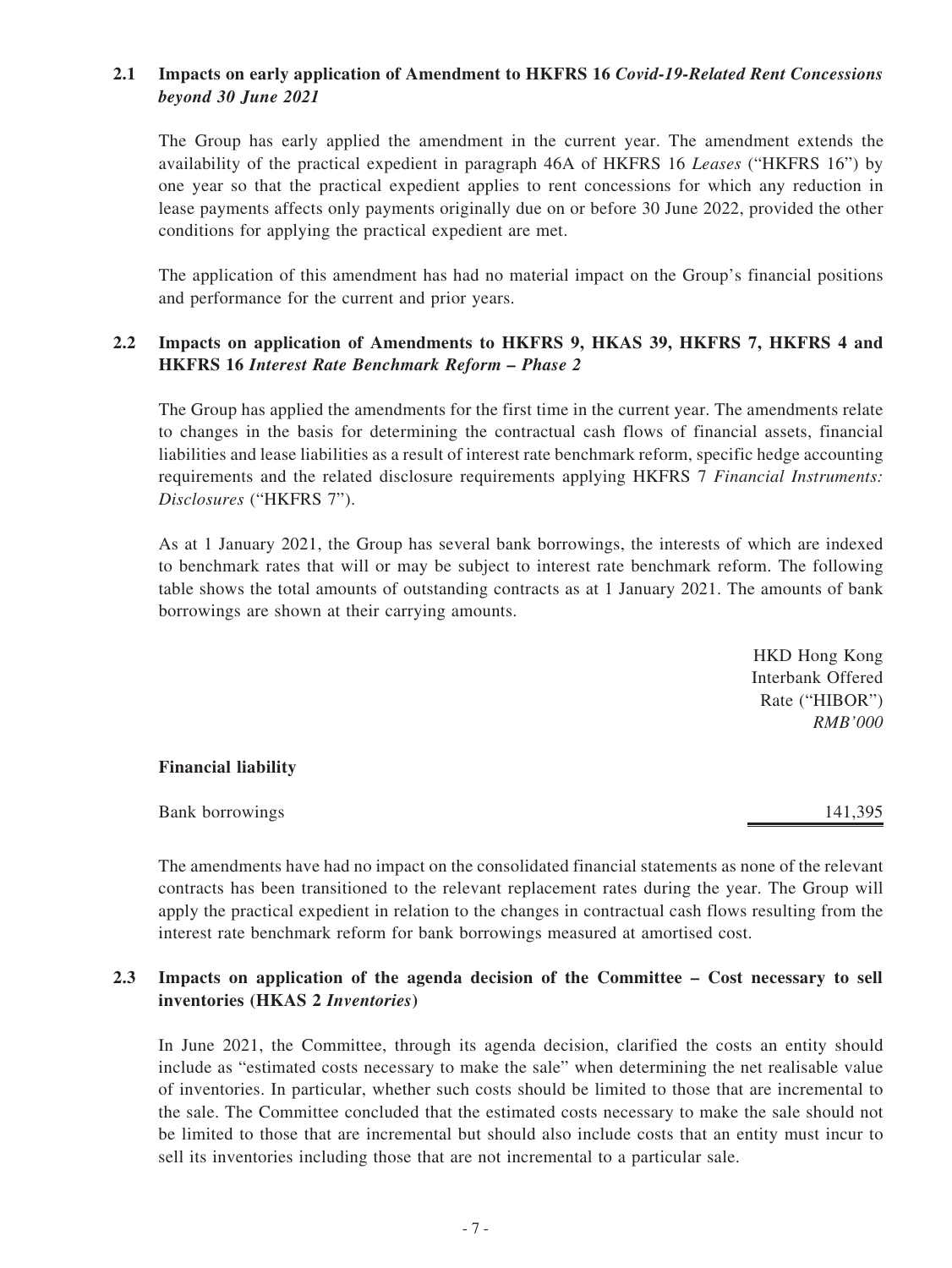The Group's accounting policy prior to the Committee's agenda decision was to determine the net realisable value of inventories taking into consideration incremental costs only. Upon application of the Committee's agenda decision, the Group changed its accounting policy to determine the net realisable value of inventories taking into consideration both incremental costs and other cost necessary to sell inventories. The new accounting policy has been applied retrospectively.

The application of the Committee's agenda decision has had no material impact on the Group's financial positions and performance.

#### **New and amendments to HKFRSs in issue but not yet effective**

The Group has not early applied the following new and amendments to HKFRSs that have been issued but are not yet effective:

| <b>HKFRS 17</b>                   | Insurance Contracts and the related Amendments <sup>1</sup>                                      |
|-----------------------------------|--------------------------------------------------------------------------------------------------|
| Amendments to HKFRS 3             | Reference to the Conceptual Framework <sup>2</sup>                                               |
| Amendments to HKFRS 10            | Sale or Contribution of Assets between an                                                        |
| and HKAS 28                       | Investor and its Associate or Joint Venture <sup>3</sup>                                         |
| Amendments to HKAS 1              | Classification of Liabilities as Current or                                                      |
|                                   | Non-current and related amendments to                                                            |
|                                   | Hong Kong Interpretation $5 (2020)^1$                                                            |
| Amendments to HKAS 1 and          | Disclosure of Accounting Policies <sup>1</sup>                                                   |
| <b>HKFRS</b> Practice Statement 2 |                                                                                                  |
| Amendments to HKAS 8              | Definition of Accounting Estimates <sup>1</sup>                                                  |
| Amendments to HKAS 12             | Deferred Tax related to Assets and Liabilities arising<br>from a Single Transaction <sup>1</sup> |
| Amendments to HKAS 16             | Property, Plant and Equipment – Proceeds before<br>Intended Use <sup>2</sup>                     |
| Amendments to HKAS 37             | Onerous Contracts – Cost of Fulfilling a Contract <sup>2</sup>                                   |
| Amendments to HKFRSs              | Annual Improvements to HKFRSs 2018-2020 <sup>2</sup>                                             |
|                                   |                                                                                                  |

<sup>1</sup> Effective for annual periods beginning on or after 1 January 2023.

<sup>2</sup> Effective for annual periods beginning on or after 1 January 2022.

<sup>3</sup> Effective for annual periods beginning on or after a date to be determined.

The directors of the Company anticipate that the application of all the new and amendments to HKFRSs will have no material impact on the consolidated financial statements in the foreseeable future.

#### **3. OPERATING SEGMENTS**

Information reported to Ms. Poon, the chief operating decision maker ("CODM"), for the purposes of resource allocation and assessment of segment performance, is analysed by different operating divisions and geographical locations. This is also the basis upon which the Group is organised and specifically focuses on the Group's three operating divisions, namely operation of restaurants, manufacture and sales of noodles and related products and investment holding. No operating segments identified by the CODM have been aggregated in arriving at the reportable segments of the Group.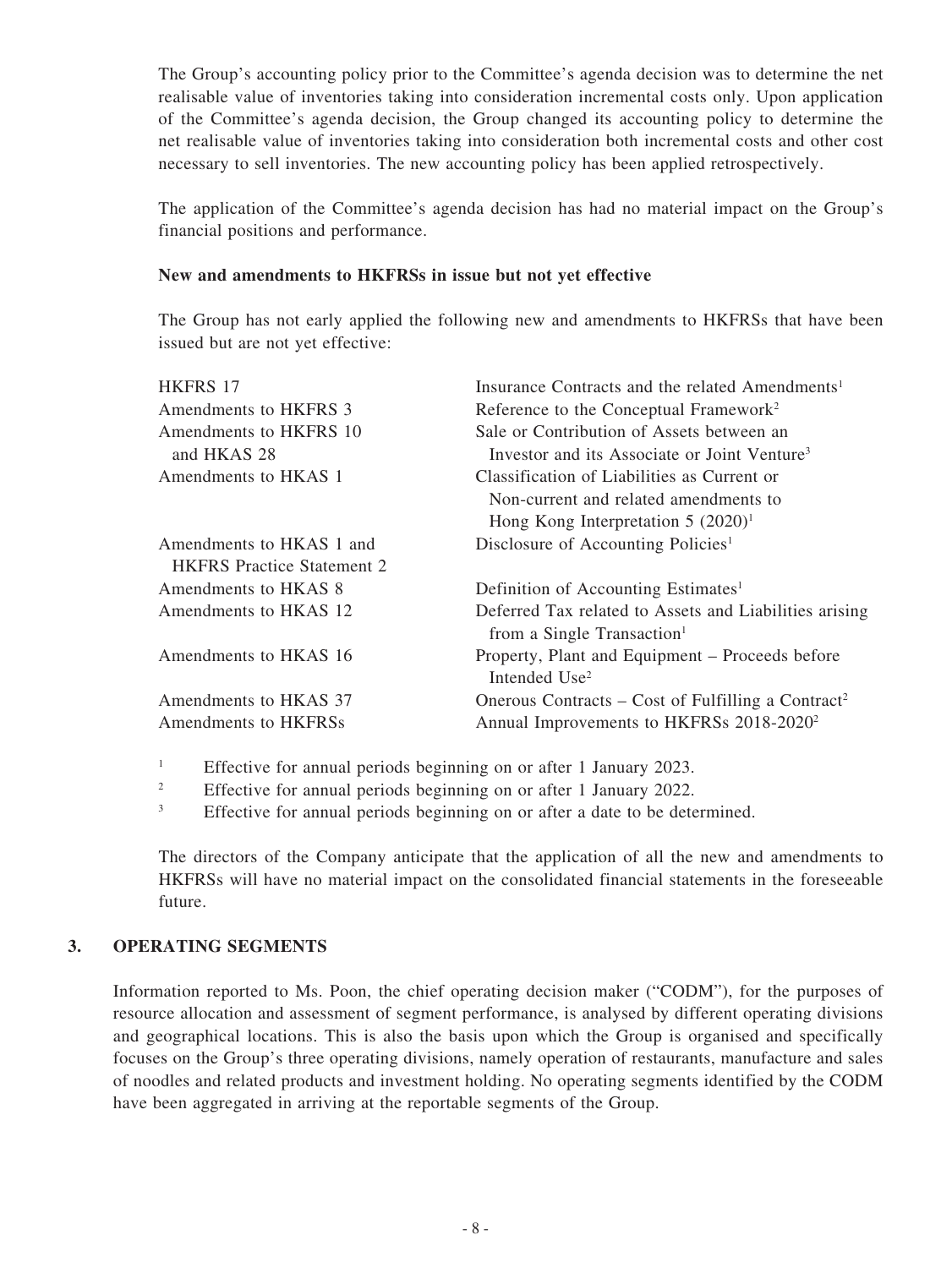Specifically, the Group's reportable segments under HKFRS 8 *Operating Segments* are as follows:

| Operation of restaurants                                 | - operation of restaurants in Mainland China<br>- operation of restaurants in Hong Kong                                      |
|----------------------------------------------------------|------------------------------------------------------------------------------------------------------------------------------|
| Manufacture and sales of noodles and<br>related products | - manufacture and sales of noodles and related products in<br>Mainland China and Hong Kong                                   |
| Investment holding                                       | - investments in property interests, investments in financial<br>instruments and interests in associates and a joint venture |

Information regarding these segments is presented below.

#### **Segment revenues and results**

The following is an analysis of the Group's revenue and results from continuing operations by reportable segments:

### *For the year ended 31 December 2021*

|                                               | <b>Operation of restaurants</b>     |                                |                                | Manufacture                                                          |                                                    |                                            |                                |                                |  |
|-----------------------------------------------|-------------------------------------|--------------------------------|--------------------------------|----------------------------------------------------------------------|----------------------------------------------------|--------------------------------------------|--------------------------------|--------------------------------|--|
|                                               | Mainland<br>China<br><b>RMB'000</b> | Hong<br>Kong<br><b>RMB'000</b> | <b>Total</b><br><b>RMB'000</b> | and sales<br>of noodles<br>and related<br>products<br><b>RMB'000</b> | Investment reportable<br>holding<br><b>RMB'000</b> | <b>Total</b><br>segments<br><b>RMB'000</b> | Eliminations<br><b>RMB'000</b> | <b>Total</b><br><b>RMB'000</b> |  |
| <b>SEGMENT REVENUE</b><br>- external sales    | 1,720,905                           | 160,018                        | 1,880,923                      | 115,286                                                              |                                                    | 1,996,209                                  |                                | 1,996,209                      |  |
| - inter-segment sales                         |                                     |                                |                                | 728,024                                                              |                                                    | 728,024                                    | (728, 024)                     |                                |  |
|                                               | 1,720,905                           | 160,018                        | 1,880,923                      | 843,310                                                              |                                                    | 2,724,233                                  | (728, 024)                     | 1,996,209                      |  |
| Segment profit                                | 30,787                              | 4,665                          | 35,452                         | 5,490                                                                | 35,590*                                            | 76,532                                     |                                | 76,532                         |  |
| Interest income<br>Unallocated administrative |                                     |                                |                                |                                                                      |                                                    |                                            |                                | 19,348                         |  |
| expenses                                      |                                     |                                |                                |                                                                      |                                                    |                                            |                                | (41,264)                       |  |
| Unallocated finance costs                     |                                     |                                |                                |                                                                      |                                                    |                                            |                                | (2,176)                        |  |
| Profit before tax                             |                                     |                                |                                |                                                                      |                                                    |                                            |                                | 52,440                         |  |
| Income tax expense                            |                                     |                                |                                |                                                                      |                                                    |                                            |                                | (34, 479)                      |  |
| Profit for the year                           |                                     |                                |                                |                                                                      |                                                    |                                            |                                | 17,961                         |  |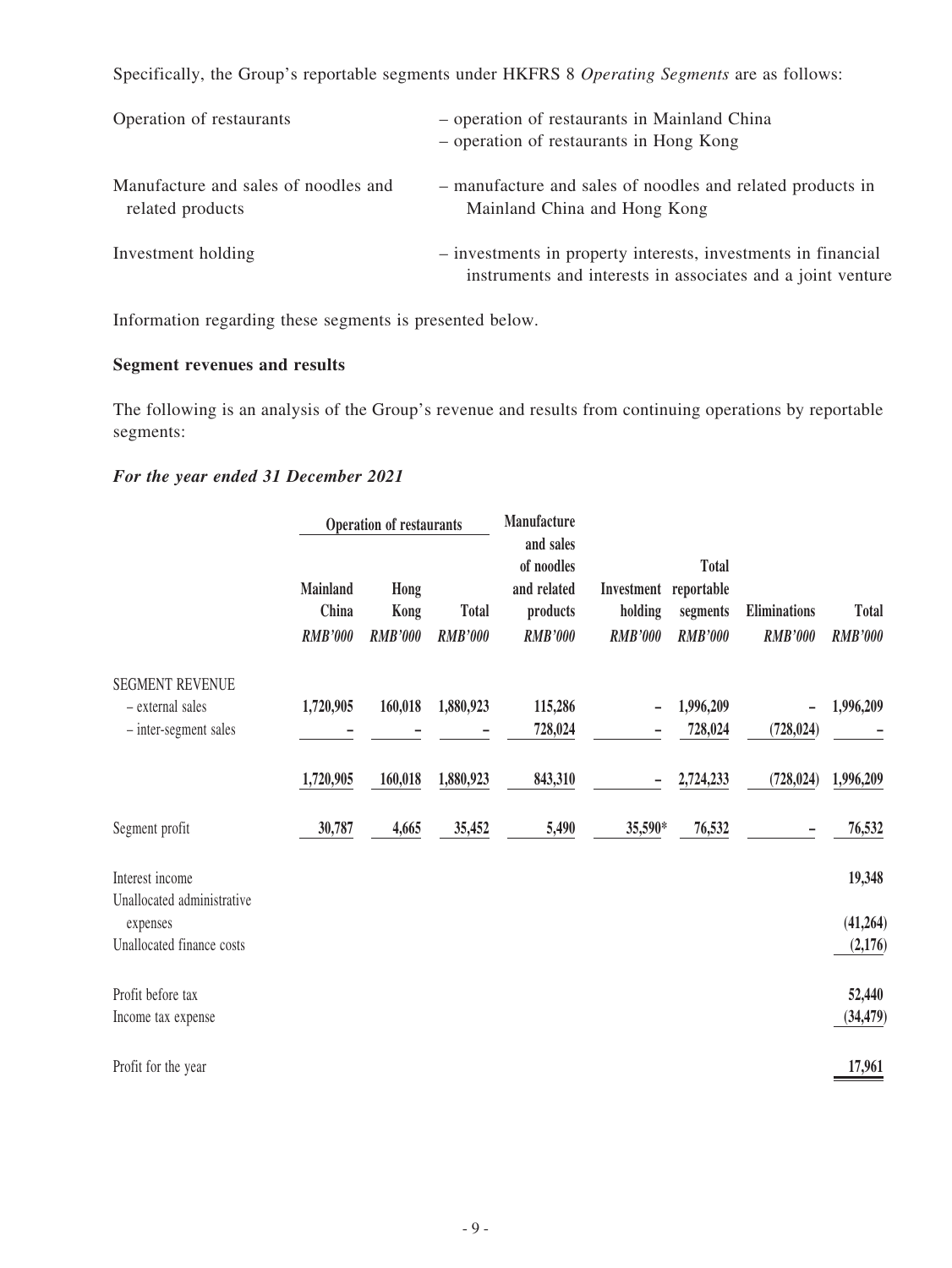#### *For the year ended 31 December 2020*

|                                               | Operation of restaurants     |                         |                  | Manufacture                                                   |                                  |                                            |                         |                  |
|-----------------------------------------------|------------------------------|-------------------------|------------------|---------------------------------------------------------------|----------------------------------|--------------------------------------------|-------------------------|------------------|
|                                               | Mainland<br>China<br>RMB'000 | Hong<br>Kong<br>RMB'000 | Total<br>RMB'000 | and sales<br>of noodles<br>and related<br>products<br>RMB'000 | Investment<br>holding<br>RMB'000 | Total<br>reportable<br>segments<br>RMB'000 | Eliminations<br>RMB'000 | Total<br>RMB'000 |
| <b>SEGMENT REVENUE</b>                        |                              |                         |                  |                                                               |                                  |                                            |                         |                  |
| - external sales                              | 1,569,565                    | 132,552                 | 1,702,117        | 118,471                                                       |                                  | 1,820,588                                  |                         | 1,820,588        |
| - inter-segment sales                         |                              |                         |                  | 665,600                                                       |                                  | 665,600                                    | (665, 600)              |                  |
|                                               | 1,569,565                    | 132,552                 | 1,702,117        | 784,071                                                       |                                  | 2,486,188                                  | (665, 600)              | 1,820,588        |
| Segment (loss) profit                         | (43,889)                     | 822                     | (43,067)         | 9,363                                                         | $(58,980)*$                      | (92, 684)                                  |                         | (92, 684)        |
| Interest income<br>Unallocated administrative |                              |                         |                  |                                                               |                                  |                                            |                         | 23,059           |
| expenses                                      |                              |                         |                  |                                                               |                                  |                                            |                         | (23, 822)        |
| Unallocated finance costs                     |                              |                         |                  |                                                               |                                  |                                            |                         | (4, 552)         |
| Loss before tax                               |                              |                         |                  |                                                               |                                  |                                            |                         | (97, 999)        |
| Income tax credit                             |                              |                         |                  |                                                               |                                  |                                            |                         | 19,110           |
| Loss for the year                             |                              |                         |                  |                                                               |                                  |                                            |                         | (78, 889)        |

\* Share of loss of associates and a joint venture are included in segment profit of RMB2,328,000 for the year ended 31 December 2021 (2020: share of loss of RMB2,446,000).

#### **Other information**

Segment profit (loss) represents the profit earned by/loss incurred from each segment without allocation of interest income, unallocated administrative expenses, unallocated finance costs and income tax (expense) credit. This is the measure reported to the CODM, Ms. Poon, for the purposes of resource allocation and assessment of segment performance.

Measures of total assets and total liabilities are not reported as these financial information is not reviewed by the Group's CODM for the assessment of performance and resources allocation of the Group's business activities.

All of the Group's non-current assets, including investment properties, property, plant and equipment, right-of-use assets, goodwill, intangible assets, interests in associates (other than loan to an associate) and a joint venture are located in the Group's entities' countries of domicile, Mainland China and Hong Kong.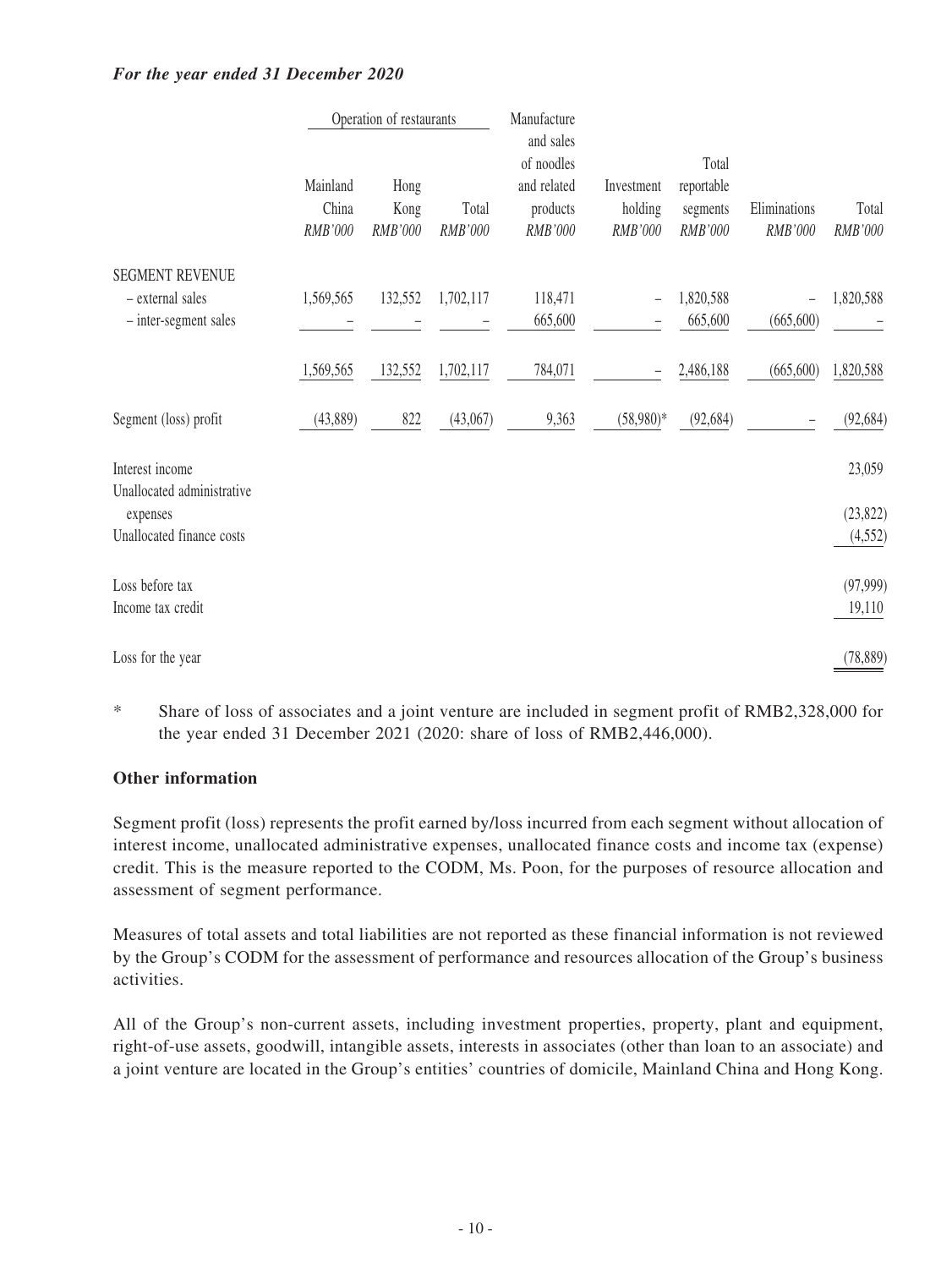The following table set forth the Group's revenue from external customers and the Group's non-current assets by geographical location of assets:

|                | <b>Revenue from external customers</b><br><b>Year ended 31 December</b> |                | <b>Non-current assets</b><br><b>Year ended 31 December</b> |                |
|----------------|-------------------------------------------------------------------------|----------------|------------------------------------------------------------|----------------|
|                | 2021                                                                    | 2020           |                                                            | 2020           |
|                | <b>RMB'000</b>                                                          | <i>RMB'000</i> | <b>RMB'000</b>                                             | <i>RMB'000</i> |
| Mainland China | 1,831,816                                                               | 1,683,057      | 1,724,574                                                  | 1,752,873      |
| Hong Kong      | 164,393                                                                 | 137,531        | 461,449                                                    | 459,842        |
|                | 1,996,209                                                               | 1,820,588      | 2,186,023                                                  | 2,212,715      |

None of the customers accounted for 10% or more of the total revenue of the Group during the years ended 31 December 2021 and 2020.

#### **4. OTHER INCOME**

|                                                                                                                                | 2021<br><b>RMB'000</b> | 2020<br><b>RMB'000</b> |
|--------------------------------------------------------------------------------------------------------------------------------|------------------------|------------------------|
|                                                                                                                                |                        |                        |
| Royalty income from sub-franchise (note i)                                                                                     | 8,384                  | 6,094                  |
| Gross rental income from investment properties (note ii)<br>Less: direct operating expenses incurred for investment properties | 31,344                 | 25,437                 |
| that generated rental income during the year                                                                                   | (2,112)                | (1,938)                |
|                                                                                                                                | 29,232                 | 23,499                 |
| Bank interest income                                                                                                           | 19,348                 | 23,059                 |
| Government grants (note iii)                                                                                                   | 8,064                  | 23,779                 |
| Compensation received from landlord for early termination of                                                                   |                        |                        |
| operating leases of restaurants                                                                                                | <b>10</b>              | 1,164                  |
| Others                                                                                                                         | 12,383                 | 18,574                 |
|                                                                                                                                | 77,421                 | 96,169                 |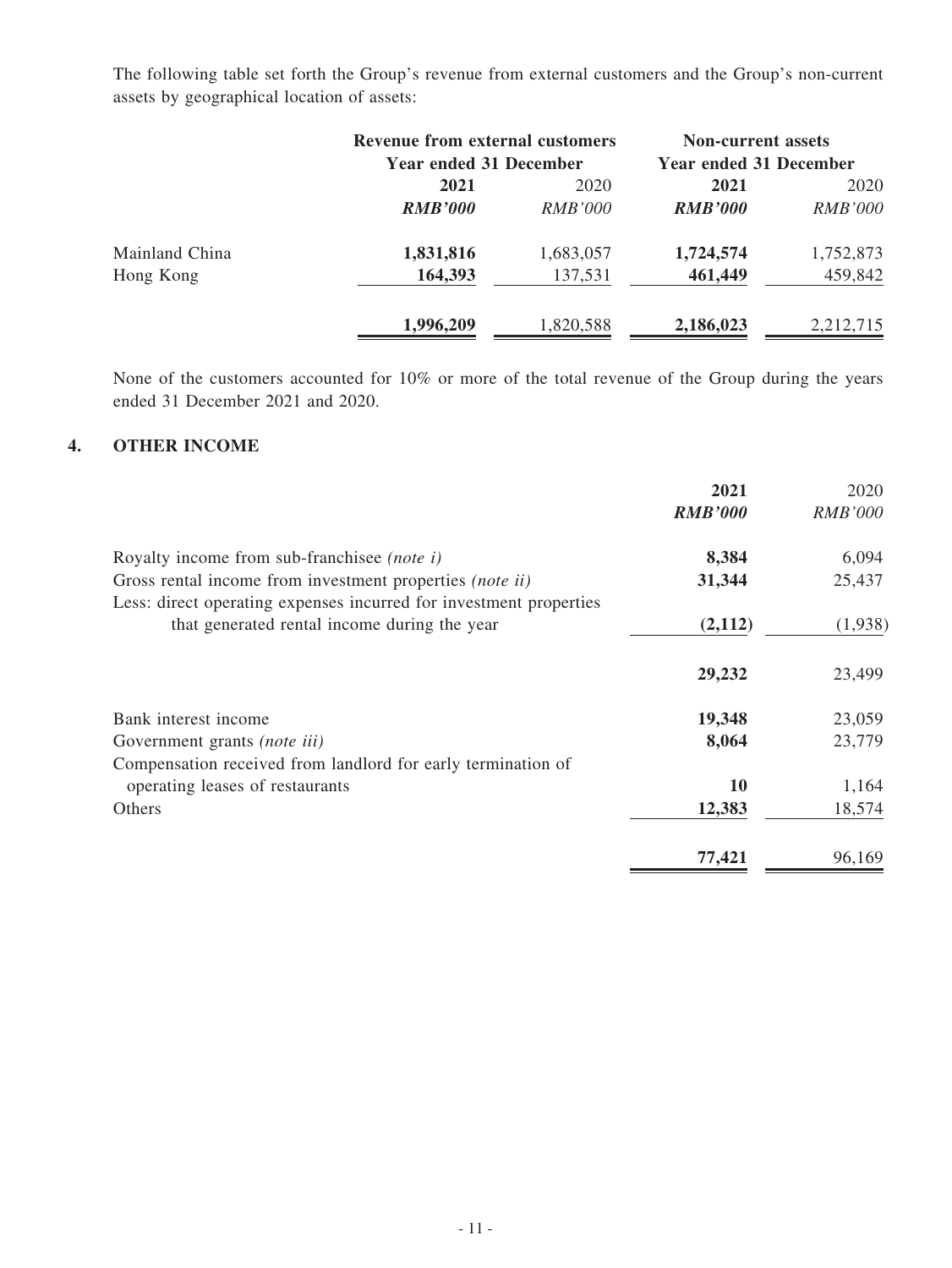#### *Notes:*

- (i) The Group grants the royalties to the sub-franchisees and provides rights for them to operate restaurants with the brand "Ajisen" for fixed contract terms. Royalty income are recognised over time by reference to the amounts specified in the contract.
- (ii) Property rental income are recognised on a straight-line basis over the terms of the relevant leases. All the leases for the years ended 31 December 2021 and 2020 were operating leases with fixed lease payments.
- (iii) During the year ended 31 December 2021, under the Covid-19-related subsidies provided by the Hong Kong government, the Group recognized government grants of RMB3,234,000 (2020:RMB18,926,000), of which RMB3,234,000 (2020: RMB5,849,000) related to Subsidy Schemes under Anti-epidemic Fund and nil (2020: RMB13,077,000) related to Employment Support Scheme. The remaining amounts of government grants represent the incentive subsidies received from the Mainland China local district authorities for the business activities carried out by the Group. There are no specific conditions attached to the grants.

#### **5. OTHER GAINS AND LOSSES**

|                                                                   | 2021           | 2020           |
|-------------------------------------------------------------------|----------------|----------------|
|                                                                   | <b>RMB'000</b> | <b>RMB'000</b> |
| Compensation in relation to a prior year financial asset at FVTPL |                | 32,545         |
| Fair value gain (loss) on investment properties                   | 8,688          | (10,308)       |
| Loss on disposal of property, plant and equipment                 | (7,521)        | (3,968)        |
| Gain on disposal of right-of-use assets                           | 8,565          | 2,444          |
| Fair value loss on financial assets at FVTPL                      | (57, 351)      | (26,037)       |
| Fair value gain on financial liabilities at FVTPL                 | 25,047         | 1,709          |
| Dividends from financial assets at FVTPL                          | 1,203          |                |
| Net foreign exchange gain (loss)                                  | 5,080          | (623)          |
| Impairment loss (recognised) reversed in respect of               |                |                |
| $-$ intangible assets                                             |                | (4,616)        |
| - property, plant and equipment                                   |                | (3,875)        |
| - right-of-use assets                                             | (1,865)        | (17,656)       |
| - interests in associates                                         | 1,348          | (77, 942)      |
|                                                                   | (16, 806)      | (108, 327)     |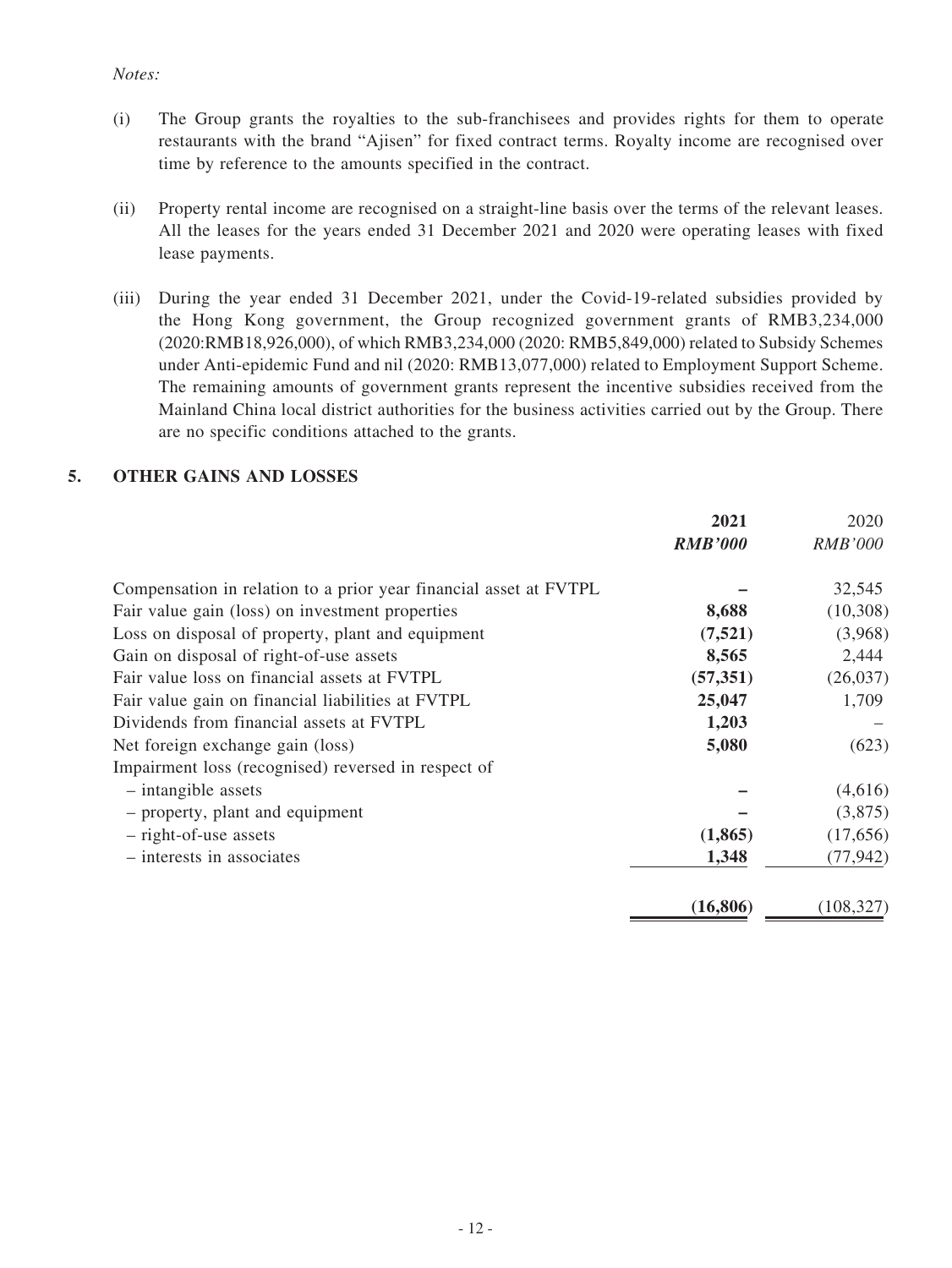## **6. FINANCE COSTS**

|                               | 2021           | 2020           |
|-------------------------------|----------------|----------------|
|                               | <b>RMB'000</b> | <b>RMB'000</b> |
| Interest on lease liabilities | 27,784         | 31,626         |
| Interest on bank borrowings   | 2,176          | 4,552          |
|                               | 29,960         | 36,178         |

## **7. PROFIT (LOSS) BEFORE TAX**

|                                                                                                                         | 2021<br><b>RMB'000</b> | 2020<br>RMB'000 |
|-------------------------------------------------------------------------------------------------------------------------|------------------------|-----------------|
| Profit (loss) before tax has been arrived at after charging<br>(crediting):                                             |                        |                 |
| Directors' remuneration                                                                                                 | 3,518                  | 3,747           |
| Salaries, wages and other benefits                                                                                      | 479,174                | 428,953         |
| Retirement benefits scheme contributions                                                                                | 58,983                 | 44,002          |
| Share-based payment expenses                                                                                            | 871                    | 808             |
| Total staff costs                                                                                                       | 542,546                | 477,510         |
| Depreciation of property, plant and equipment                                                                           | 138,472                | 162,148         |
| Depreciation of right-of-use assets                                                                                     | 241,253                | 281,545         |
| Total depreciation                                                                                                      | 379,725                | 443,693         |
| Impairment losses recognised on property, plant and equipment,<br>right-of-use assets and intangible assets included in |                        |                 |
| - other gains and losses                                                                                                | 1,865                  | 26,147          |
| Covid-19-related rent concessions                                                                                       |                        | (34, 121)       |
| Auditor's remuneration                                                                                                  |                        |                 |
| - Audit fee                                                                                                             | 2,600                  | 2,600           |
| - Non-audit services                                                                                                    | 700                    | 700             |
|                                                                                                                         | 3,300                  | 3,300           |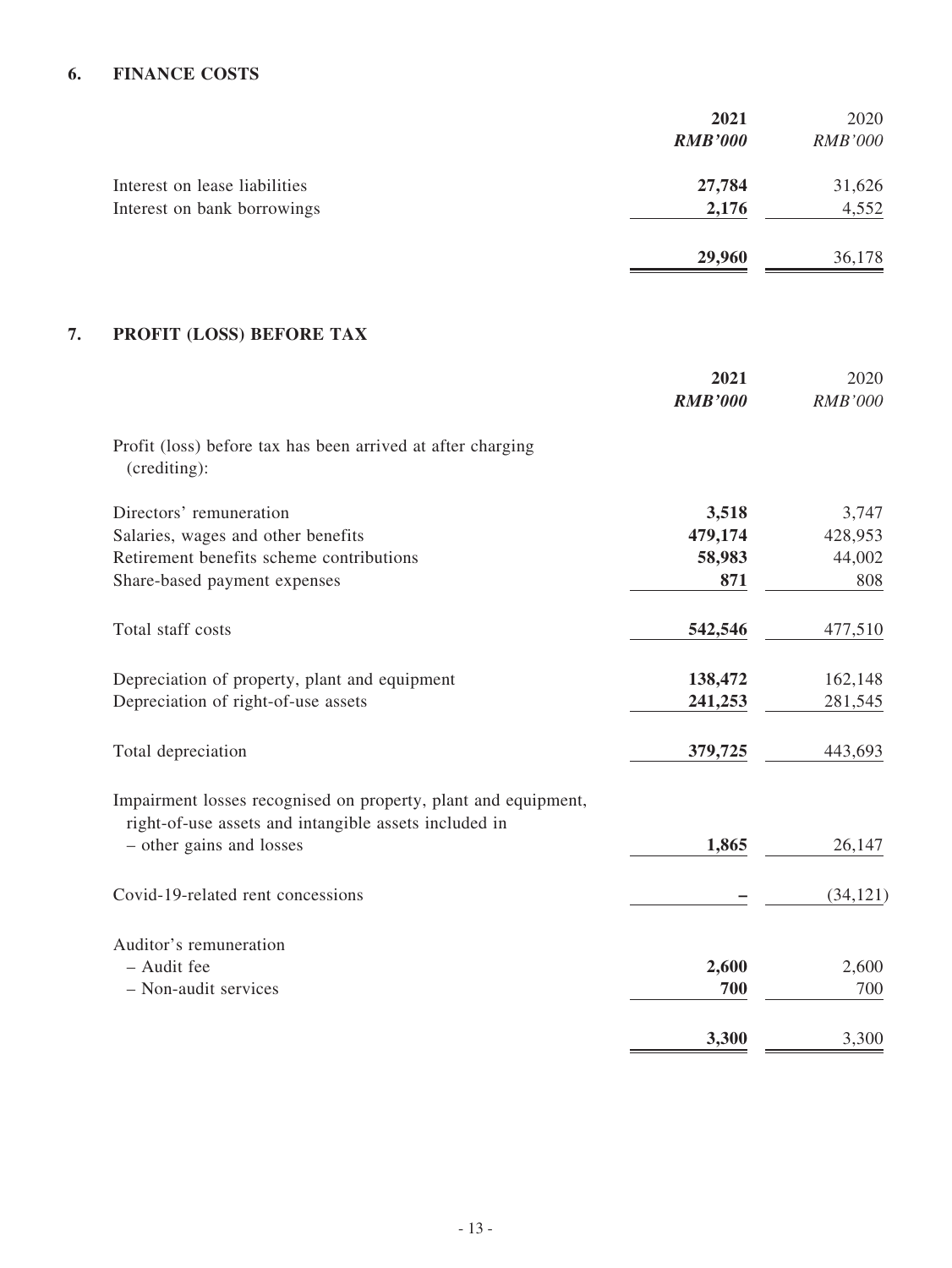#### **8. INCOME TAX EXPENSE (CREDIT)**

|                                    | 2021           | 2020           |
|------------------------------------|----------------|----------------|
|                                    | <b>RMB'000</b> | <b>RMB'000</b> |
| Hong Kong Profits Tax              |                |                |
| - Current year                     | 2,165          | 1,572          |
| - Over provision in prior years    | (1,298)        | (631)          |
|                                    | 867            | 941            |
| Mainland China Income Tax          |                |                |
| - Current year                     | 15,930         | 17,110         |
| - Over provision in prior years    | (994)          | (5, 123)       |
|                                    | 14,936         | 11,987         |
| Withholding tax                    | 18,457         | 5,470          |
| Deferred taxation expense (credit) | 219            | (37,508)       |
|                                    | 34,479         | (19, 110)      |

Under the two-tiered profits tax rates regime, the first HK\$2 million of profits of the qualifying group entity will be taxed at 8.25%, and profits above HK\$2 million will be taxed at 16.5%. The profits of group entities not qualifying for the two-tiered profits tax rates regime will continue to be taxed at a flat rate of 16.5%.

Under the Law of the PRC on Enterprise Income Tax (the "EIT Law") and Implementation Regulation of the EIT Law, the subsidiaries in Mainland China are subject to EIT rate of 25%.

Pursuant to the relevant provincial policy and written approval obtained from the State Tax Bureau in Chongqing in 2016, Chongqing Weiqian Food & Culture Co., Ltd. 重慶味千餐飲文化有限公司, which is located in Chongqing, Mainland China, applied a preferential tax rate of 15% in 2021.

Under relevant tax law and implementation regulations in the PRC, dividends paid out of the net profits derived by the operating subsidiaries in Mainland China after 1 January 2008 are subject to the PRC withholding tax at a rate of 10% or a lower treaty rate in accordance with relevant tax laws in the PRC. Under the relevant tax treaty, withholding tax rate on distributions to Hong Kong resident companies is 5%. Withholding tax has been provided based on the anticipated level of dividend payout ratio of the entities in Mainland China.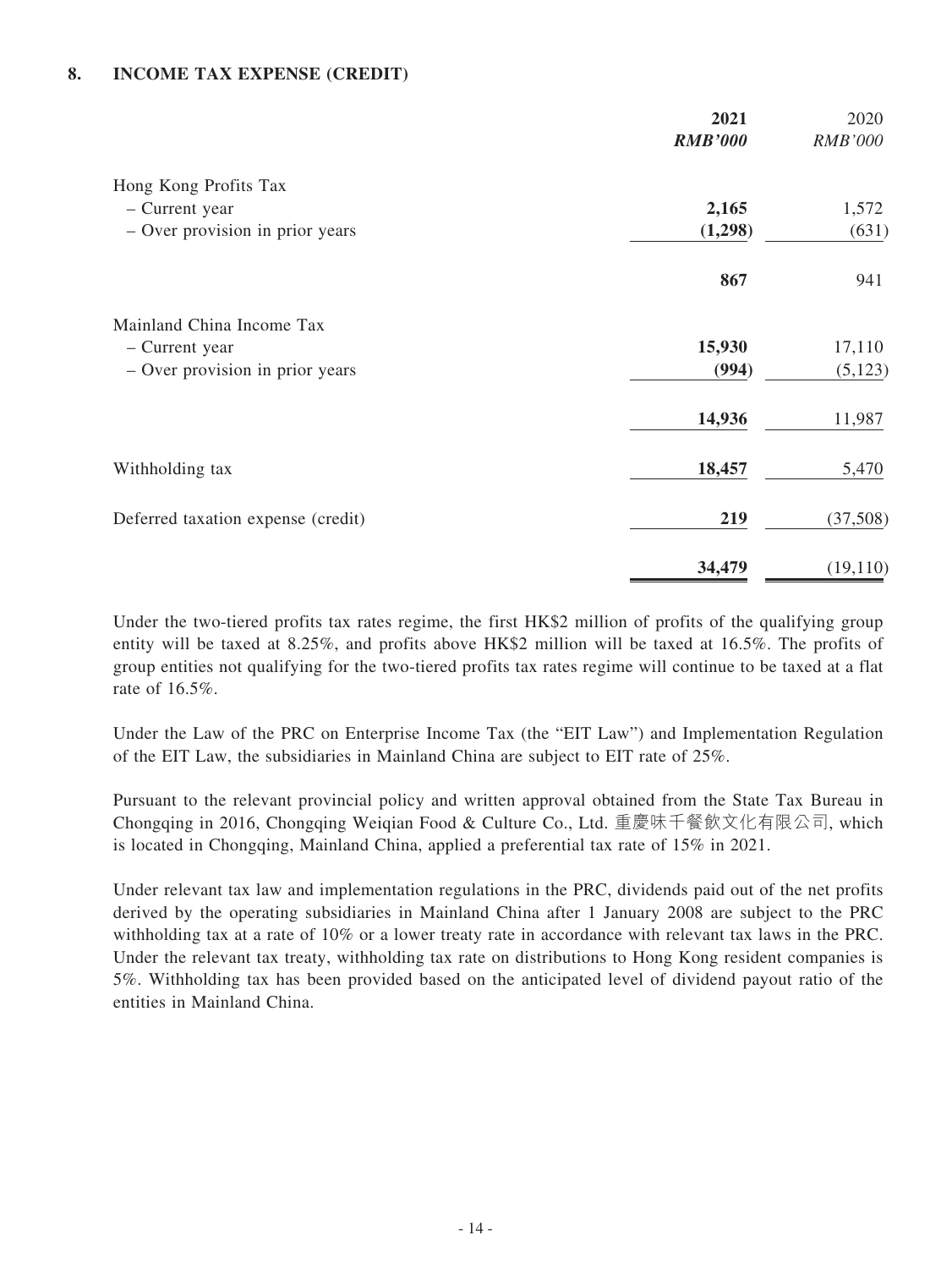#### **9. DIVIDENDS**

|                                                         | 2021           | 2020           |
|---------------------------------------------------------|----------------|----------------|
|                                                         | <b>RMB'000</b> | <i>RMB'000</i> |
| Dividends recognised as distribution during the year:   |                |                |
| Interim, paid – RMB0.02 (HK\$0.024) per share for 2021  |                |                |
| (2020: paid – RMB0.02 (HK\$0.022) per share for 2020)   | 21,831         | 21,831         |
| Final, paid – RMB0.08 (HK $$0.095$ ) per share for 2020 |                |                |
| (2020: paid – RMB0.049 (HK\$0.053) per share for 2019)  | 87,323         | 53,485         |
|                                                         | 109,154        | 75,316         |

Subsequent to the end of the reporting period, a final dividend in respect of the year ended 31 December 2021 of RMB0.08 (HK\$0.098) (2020: final dividend in respect of the year ended 31 December 2020 of RMB0.08 (HK\$0.095) per ordinary share, in an aggregate amount of RMB87,323,000 (HK\$106,971,000) (2020: RMB87,323,000 (HK\$103,696,000)), has been proposed by the directors of the Company and is subject to approval by the shareholders in the annual general meeting.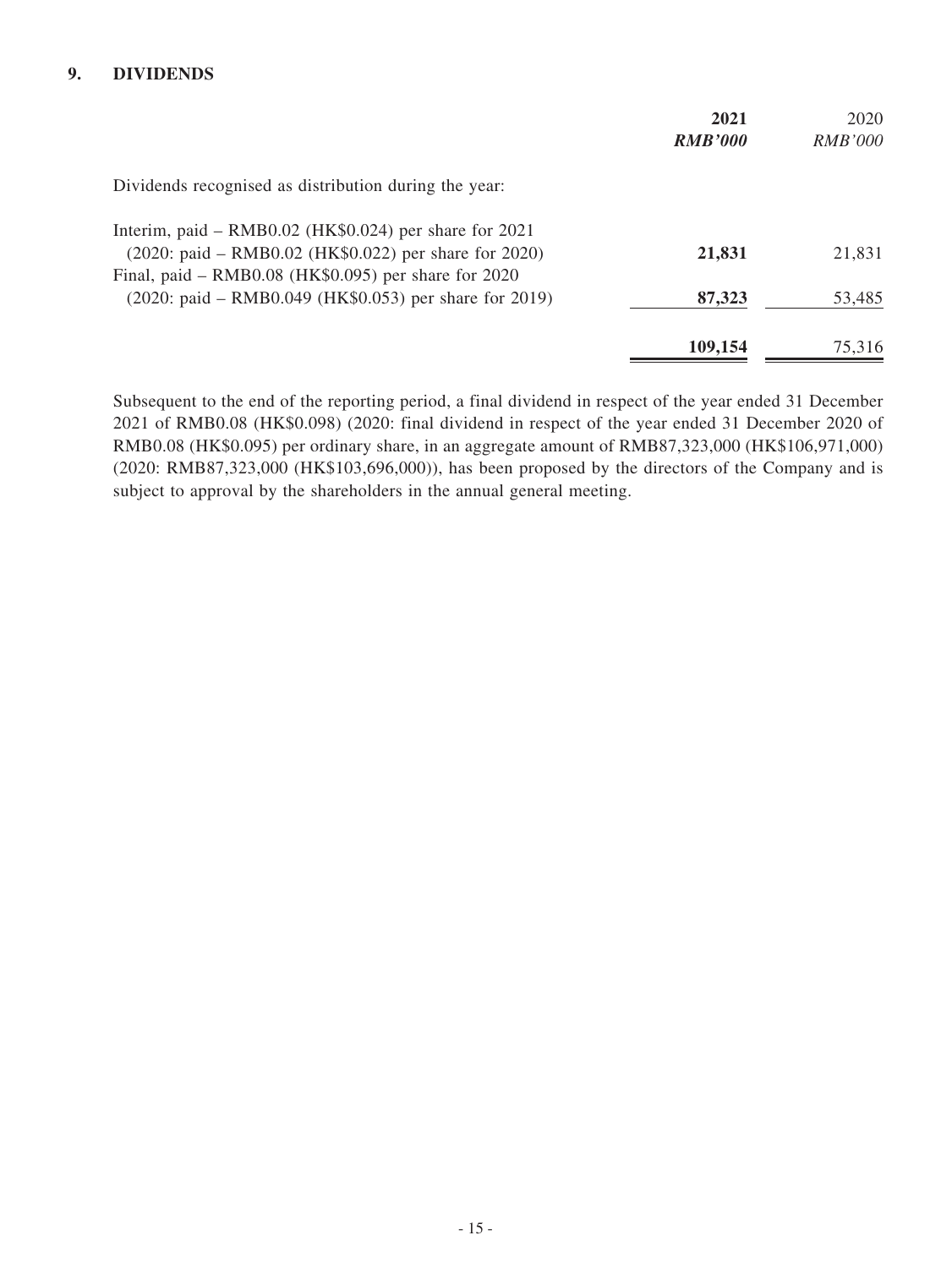#### **10. EARNINGS (LOSS) PER SHARE**

Calculation of the basic and diluted earnings (loss) per share from continuing operations attributable to owners of the Company is based on the following data:

#### **Earnings (loss)**

|                                                                                                                                                                   | 2021<br><b>RMB'000</b> | 2020<br><i>RMB'000</i> |
|-------------------------------------------------------------------------------------------------------------------------------------------------------------------|------------------------|------------------------|
| Earnings (loss) earnings for the purposes of basic and diluted<br>earnings per share, being earnings (loss) for the year attributable<br>to owners of the Company | 20,940                 | (77, 868)              |
| <b>Number of shares</b>                                                                                                                                           |                        |                        |
|                                                                                                                                                                   | 2021                   | 2020                   |
| Weighted average number of ordinary shares for the purpose of<br>calculating basic earnings (loss) per share                                                      | 1,091,538,820          | 1,091,538,820          |
| Effect of dilutive potential ordinary shares relating to:<br>- outstanding share options                                                                          | 3,940                  |                        |
| Weighted average number of ordinary shares for the purpose of<br>calculating diluted earnings (loss) per share                                                    | 1,091,542,760          | 1,091,538,820          |

During the year ended 31 December 2021, the computation of diluted earnings per share was calculated on certain outstanding options where the exercise price of which are lower than the average market price of the shares of the Company for 2021. Where the exercise price of the Company's outstanding options is higher than the average market price of the Company's share, the computation of diluted earnings per share does not assume the exercise of these options.

During the year ended 31 December 2020, the computation of diluted loss per share did not assume the exercise of outstanding share options of the Company as this would result in the decrease in the loss per share.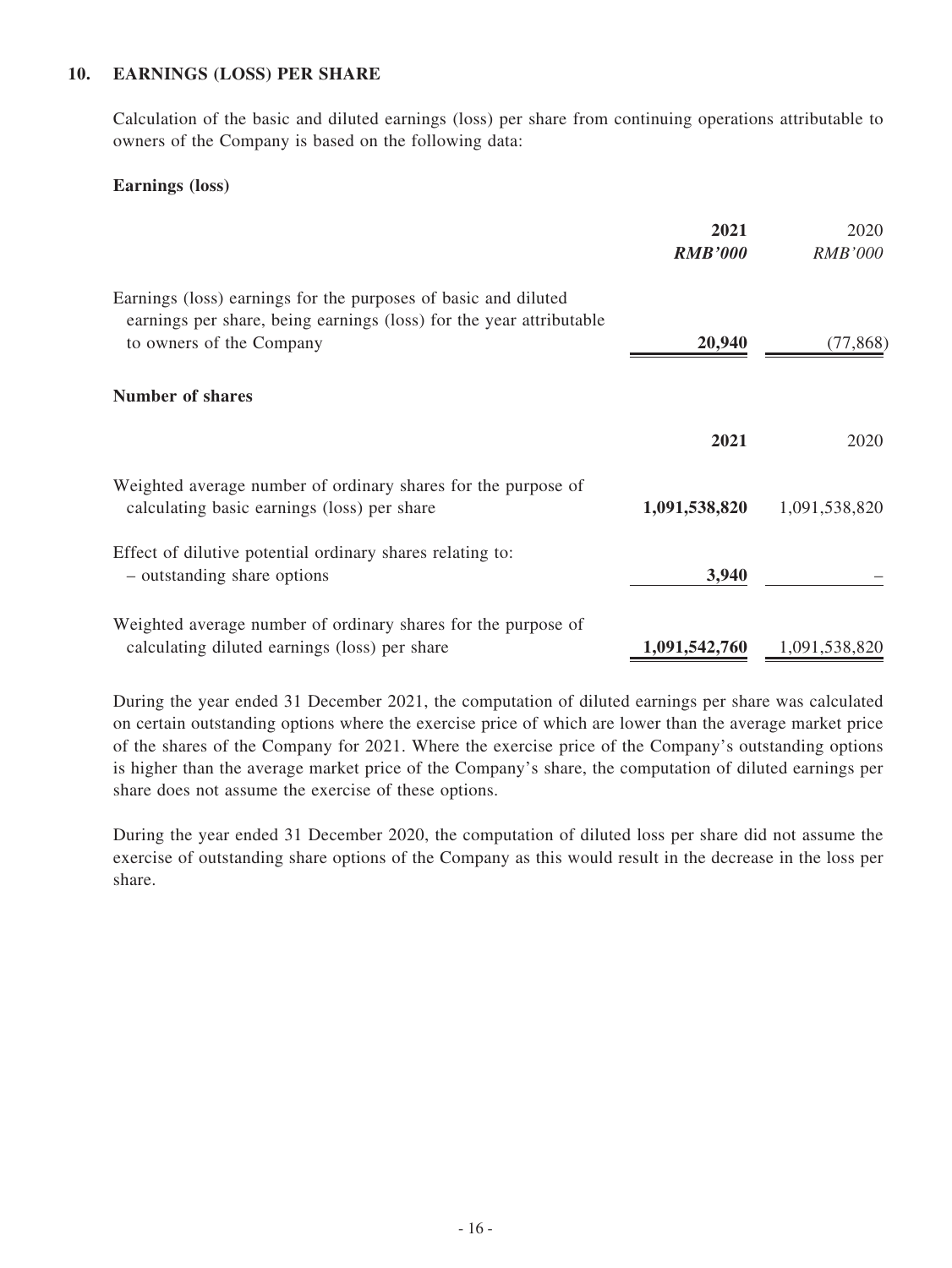#### **11. INTERESTS IN ASSOCIATES**

|                                                                                                 | 2021<br><b>RMB'000</b> | 2020<br><b>RMB'000</b> |
|-------------------------------------------------------------------------------------------------|------------------------|------------------------|
| Cost of investment in associates                                                                | 151,341                | 151,341                |
| Share of post-acquisition results and other comprehensive expense,<br>net of dividends received | (3,522)                | (2, 419)               |
|                                                                                                 | 147,819                | 148,922                |
| Less: Impairment losses recognised <i>(note i)</i>                                              | (92, 733)              | (94,081)               |
| Loan to an associate ( <i>note ii</i> )                                                         | 1,222                  | 1,258                  |
|                                                                                                 | 56,308                 | 56,099                 |

*Note i*: During the year ended 31 December 2021, in view of the poor performance of certain associates, in the opinion of the directors of the Company, the recoverable amount of the interests in these associates, which is the higher of value in use and fair value less costs of disposal, was estimated to be less than its carrying amount, and the carrying amount of the interests in these associates was reduced to the extent of its estimated recoverable amount accordingly.

For an interest in associate, Guangzhou Yunnex Information Technology Co., Ltd., ("Yunnex"), the recoverable amount is determined based on fair value less costs of disposal. As at 31 December 2021, the carrying amount of Yunnex amounted to RMB19,487,000 (2020: RMB18,266,000), with an initial investment cost, share of post-acquisition loss and accumulated impairment loss of RMB64,791,000, RMB13,877,000 and RMB31,427,000 (2020: RMB64,791,000, RMB13,750,000 and RMB32,775,000), respectively. For the year ended 31 December 2021, the Group engaged an independent qualified professional valuer to assist the management in determining the fair value less costs of disposal of Yunnex. Based on the valuation, a reversal of impairment loss of RMB1,348,000 (2020: an impairment loss of RMB16,636,000) has been recognised during the year ended 31 December 2021.

For another interest in associate, Jiangsu Hong Xuan Ecological Agriculture Company Limited  $(\Pi)$ 蘇鴻軒生態農業有限公司)("Hong Xuan"), the recoverable amount is determined based on value in use under the impairment review performed by the management. As at 31 December 2021 and 2020, the gross carrying amount of Hong Xuan amounted to RMB61,306,000, with an initial investment cost and share of post-acquisition gain of RMB43,354,000 and RMB17,952,000, respectively. For the year ended 31 December 2020, in view of the poor operating performance of Hong Xuan, the directors conducted a review of impairment. The directors of the Company considered that the recoverability of the investments would be remote. As a result, the directors of the Company determined to recognise an impairment loss of RMB61,306,000 for the year ended 31 December 2020, equivalent to the gross carrying amount of interest in Hong Xuan. The management assessed and considered no impairment loss was required to reserve for the year ended 31 December 2021.

*Note ii:*Loan to an associate forms part of the net interests in the associate. The amounts are unsecured, interest free and have no fixed terms of repayment and are repayable as may from time to time be agreed among the shareholders.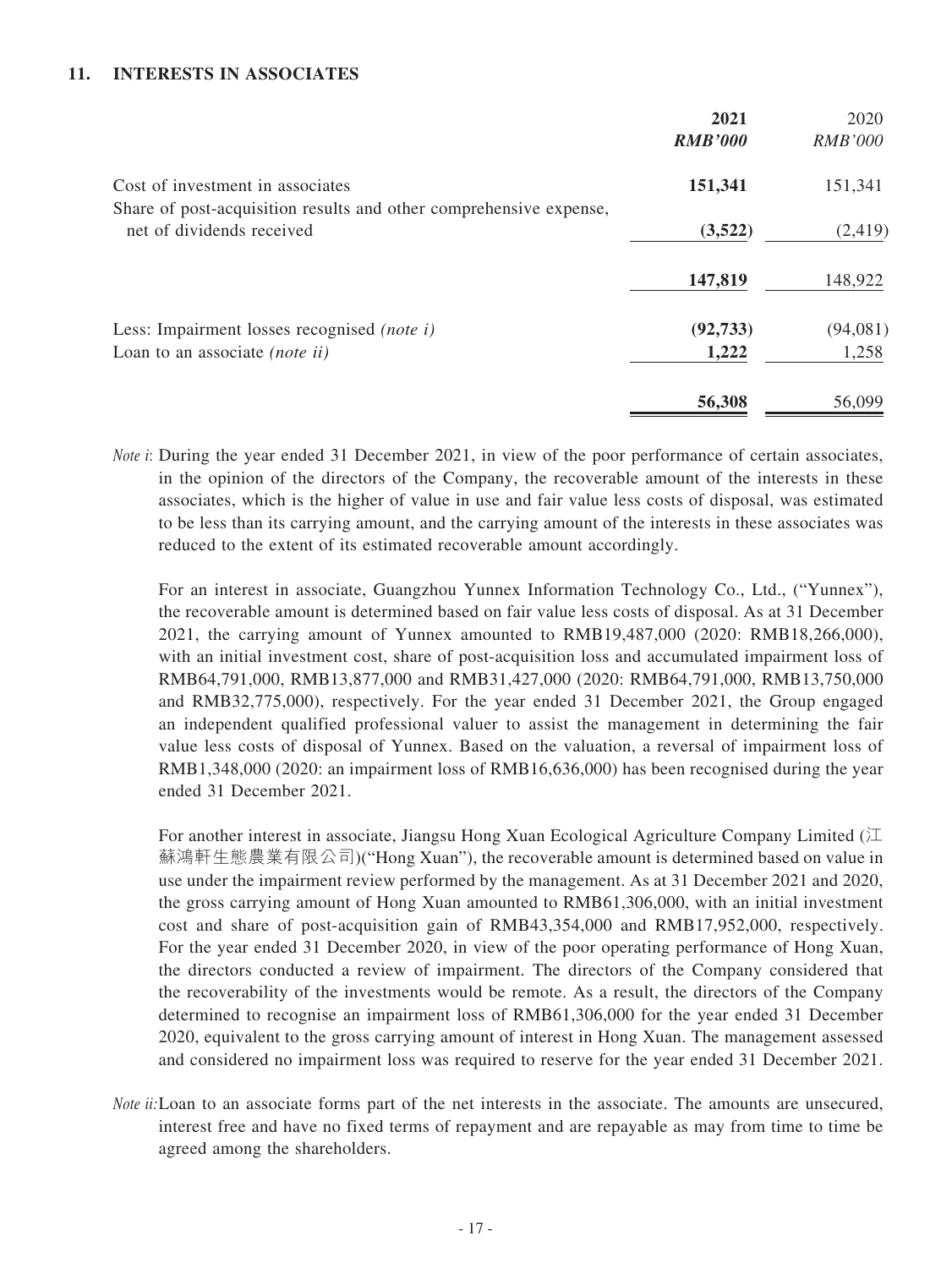## **12. FINANCIAL ASSETS AND LIABILITES AT FVTPL**

#### **Financial assets at FVTPL**

|                                                                                                                  | <b>31 December 2021</b><br><b>RMB'000</b> | 31 December 2020<br><b>RMB'000</b>                  |
|------------------------------------------------------------------------------------------------------------------|-------------------------------------------|-----------------------------------------------------|
| Unlisted equity investments and fund investments                                                                 | 179,320                                   | 236,671                                             |
| The components of financial assets at FVTPL are as follows:                                                      |                                           |                                                     |
|                                                                                                                  | <b>RMB'000</b>                            | 31 December 2021 31 December 2020<br><b>RMB'000</b> |
| Guangzhou Yunxi Information<br>Technology Co., Ltd. ("Yunxi")<br>Anhui Jiahua Anyuan Investment Fund Partnership | 83,695                                    | 134,238                                             |
| (Limited Partnership) ("Jiahua Anyuan Fund")<br>Guangzhou Hezhi Investment Center                                | 61,566                                    | 51,947                                              |
| (Limited Partnership) ("Hezhi")<br>Others                                                                        | 29,817<br>4,242                           | 46,244<br>4,242                                     |
|                                                                                                                  | 179,320                                   | 236,671                                             |
|                                                                                                                  | 31 December 2021<br><b>RMB'000</b>        | 31 December 2020<br><b>RMB'000</b>                  |
| Financial liabilities at FVTPL                                                                                   | 36,020                                    | 61,067                                              |

*Note:* Financial assets and liabilities at FVTPL are classified as non-current as the directors of the Company expect to realize and/or settle these financial assets and liabilities not earlier than twelve months from the end of the reporting period.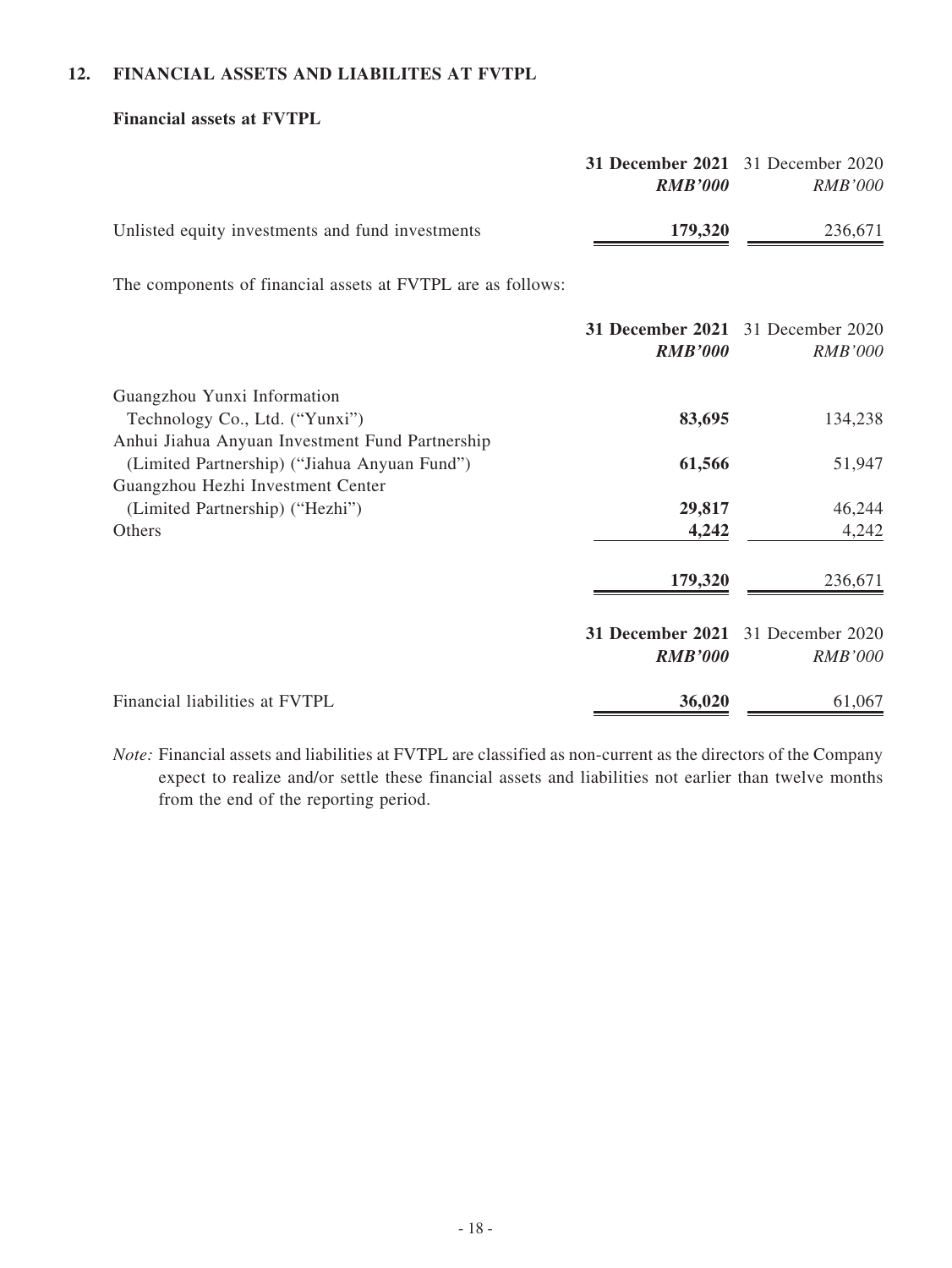#### **13. TRADE AND OTHER RECEIVABLES**

|                                                   | 2021<br><b>RMB'000</b> | 2020<br><b>RMB'000</b> |
|---------------------------------------------------|------------------------|------------------------|
| Trade receivables                                 |                        |                        |
| - contracts with customers (third parties)        | 19,096                 | 31,739                 |
| Less: allowance for credit losses                 | (232)                  | (3,306)                |
|                                                   | 18,864                 | 28,433                 |
| Other receivables                                 |                        |                        |
| Rental and utility deposits                       | 28,929                 | 14,323                 |
| Prepaid management fee and property rental (note) | 5,729                  | 4,994                  |
| Advance to suppliers                              | 28,117                 | 35,874                 |
| Deductible value added tax                        | 45,093                 | 45,411                 |
| Lease receivables                                 | 12,028                 | 11,833                 |
| Prepayments                                       | 9,364                  | 8,531                  |
| Staff advance                                     | 5,911                  | 3,873                  |
| Others                                            | 15,770                 | 14,190                 |
|                                                   | 150,941                | 139,029                |
| Less: allowance for credit losses                 | (9, 463)               | (9, 428)               |
|                                                   | 141,478                | 129,601                |
|                                                   | 160,342                | 158,034                |

*Note*: The prepaid property rentals are related to short-term leases.

Customers relating to manufacture and sales of noodles and related products are normally granted 0 to 90 days (2020: 0 to 90 days) credit period upon issuance of invoices, except for certain well established customers for which the credit terms are up to 180 days (2020: 180 days), while there is no credit period for customers relating to sales from operation of restaurants, unless when the payments are made through payment platforms, in which case the trade receivables are normally settled within 30 days.

As at 1 January 2020, trade receivables from contracts with customers amounted to RMB20,538,000.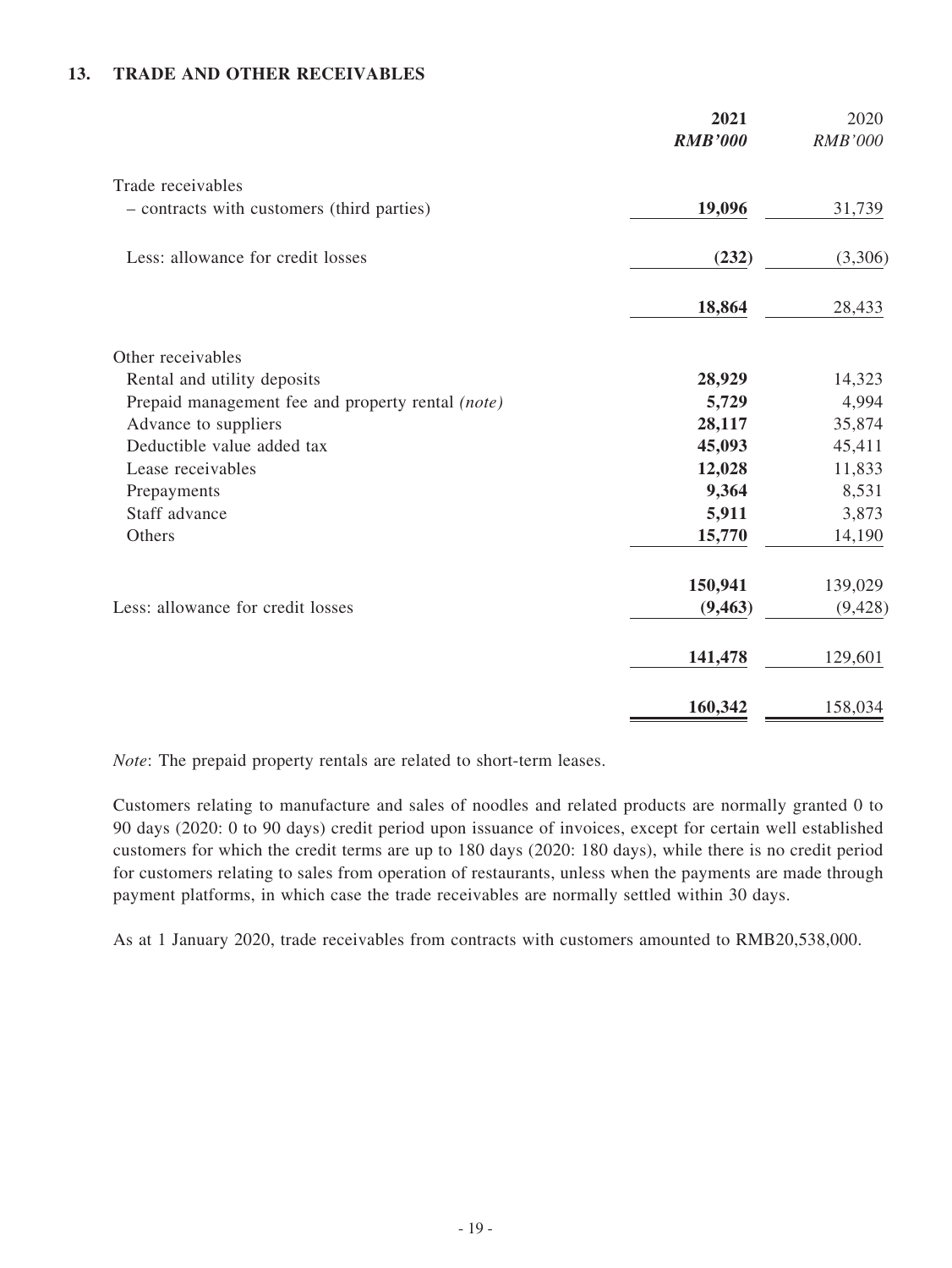The following is an ageing analysis of trade receivables net of allowance for credit losses presented based on invoice dates at the end of the reporting period, which approximated the respective revenue recognition dates:

|                | 2021           | 2020           |
|----------------|----------------|----------------|
|                | <b>RMB'000</b> | <b>RMB'000</b> |
| 0 to 30 days   | 13,988         | 24,248         |
| 31 to 60 days  | 2,599          | 1,447          |
| 61 to 90 days  | 1,602          | 1,472          |
| 91 to 180 days | 675            | 1,266          |
|                | 18,864         | 28,433         |

As at 31 December 2021, included in the Group's trade receivables balance are debtors with aggregate carrying amount of RMB684,000 (2020: RMB1,282,000) which are past due 90 days or more as at the reporting date. These past due balances are not considered as default as these balances are mainly due from customers with good credit quality. The Group does not hold any collateral over the balances.

#### **14. TRADE AND OTHER PAYABLES**

|                                                          | 2021<br><b>RMB'000</b> | 2020<br><b>RMB'000</b> |
|----------------------------------------------------------|------------------------|------------------------|
| Trade payables                                           |                        |                        |
| - related parties (note)                                 | 43,976                 | 34,177                 |
| - third parties                                          | 73,542                 | 85,656                 |
|                                                          | 117,518                | 119,833                |
| Other payables                                           |                        |                        |
| Payroll and welfare payables                             | 38,926                 | 49,238                 |
| Rental deposits received                                 | 10,500                 | 19,638                 |
| Payable for acquisition of property, plant and equipment | 30,360                 | 26,392                 |
| Payable for variable lease payments                      | 9,190                  | 6,196                  |
| Other taxes payable                                      | 9,292                  | 8,856                  |
| Others                                                   | 45,382                 | 45,744                 |
|                                                          | 261,168                | 275,897                |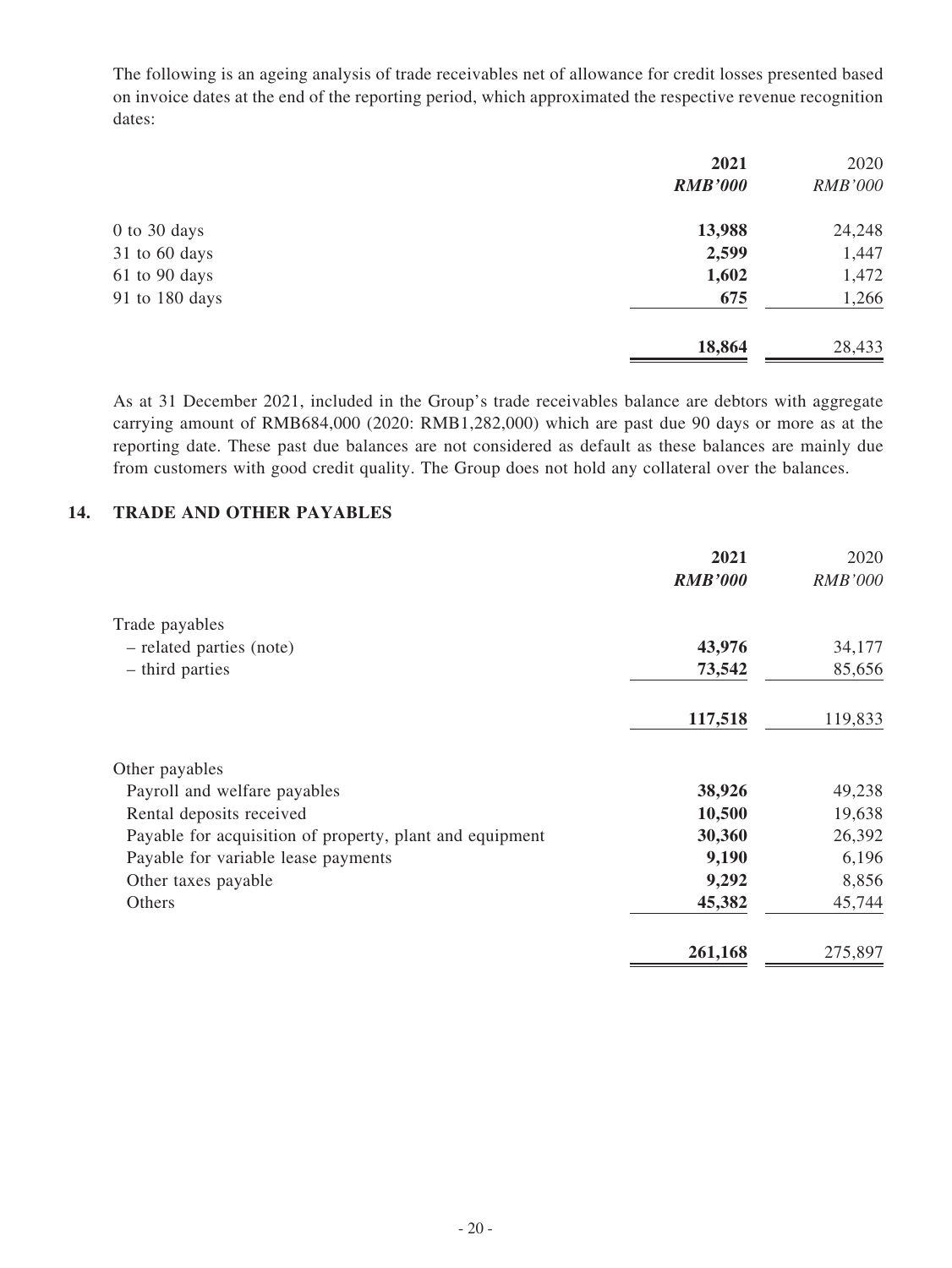*Note:* The related parties are the companies in which Mr. Katsuaki Shigemitsu, a director and shareholder of the Company, or Ms. Poon, has controlling interests.

The average credit period for purchase of goods is 60 days (2020: 60 days). The following is an ageing analysis of trade payables presented based on invoice dates at the end of the reporting period:

| <b>Ageing</b>  | 2021           | 2020           |
|----------------|----------------|----------------|
|                | <b>RMB'000</b> | <b>RMB'000</b> |
| $0$ to 30 days | 89,825         | 84,611         |
| 31 to 60 days  | 20,277         | 23,624         |
| 61 to 90 days  | 1,051          | 3,296          |
| 91 to 180 days | 283            | 2,018          |
| Over 180 days  | 6,082          | 6,284          |
|                | 117,518        | 119,833        |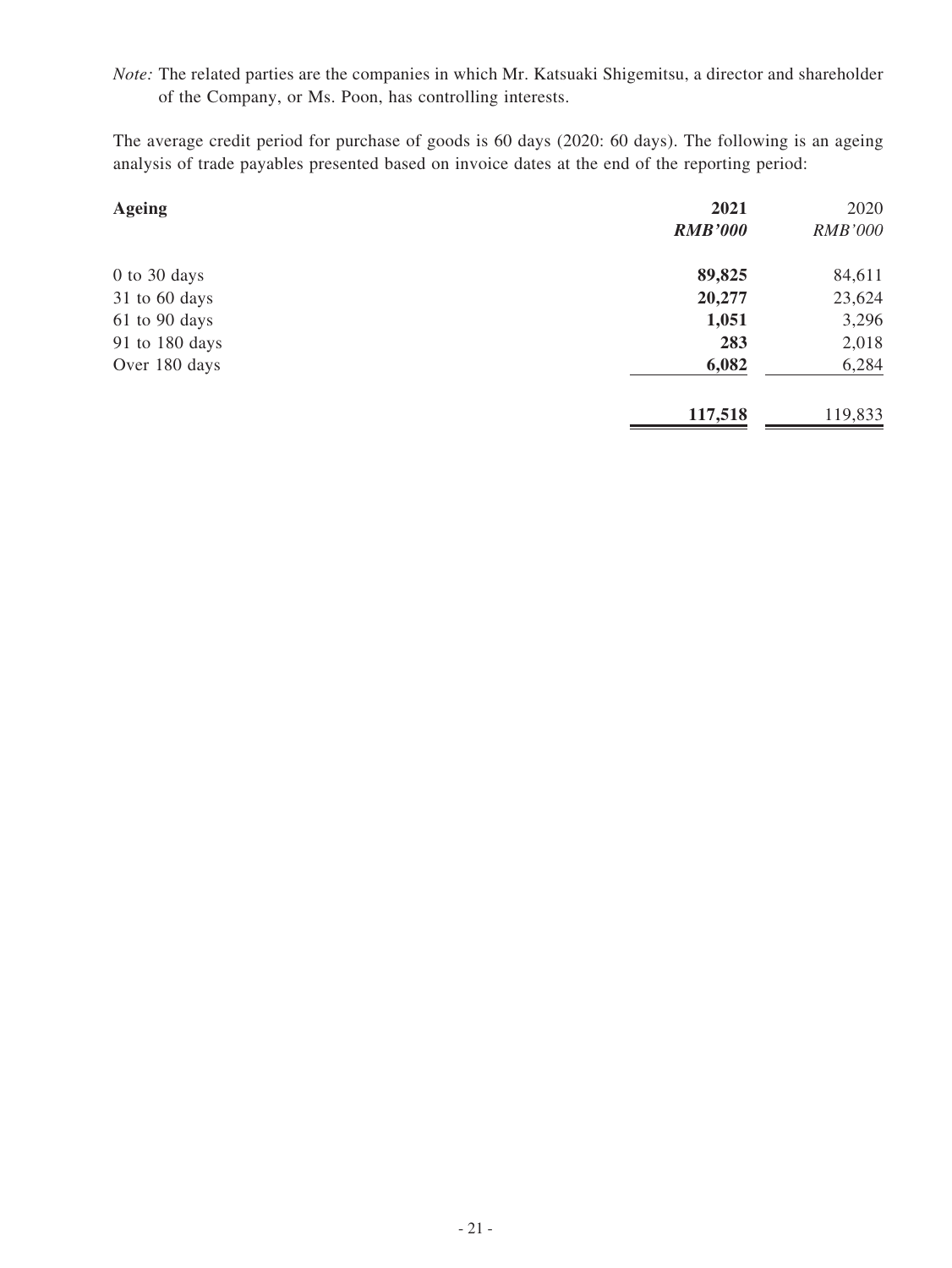### **DIVIDEND**

A final dividend of RMB0.08 (HK\$9.8 cents) per ordinary share (2020: a final dividend of RMB0.08 (HK\$9.5 cents) per ordinary share) for the year ended 31 December 2021 has been proposed by the Board and is subject to the approval by the shareholders of the Company (the "Shareholders") at the annual general meeting ("AGM") to be held on 20 May 2022. The proposed final dividend is expected to be paid on or about 15 July 2022. Including the interim dividend of RMB0.02 (HK\$2.40 cents) per ordinary share (2020: RMB0.02 (HK\$2.20 cents) per ordinary share) already paid, the total dividend for the year ended 31 December 2021 will amount to RMB0.1 (HK\$12.2 cents) per ordinary share (2020: RMB0.1 (HK\$11.7 cents) per ordinary share).

#### **MANAGEMENT DISCUSSION AND ANALYSIS**

#### **Industry Review**

During the year ended 31 December 2021 (the "Period"), facing various challenges such as the complex and severe international environment and the sporadic outbreak of domestic pandemic, all regions and departments in China adhered to the general working guideline of making progress while maintaining stability, scientifically implemented pandemic prevention, economic and social development in a coordinated way, strengthened the cross-cycle adjustment of macro policies, and increased support for the economy. Therefore, the national economy continued to recover and develop, and headed the "14th Five-Year Plan" to a good start. According to the National Bureau of Statistics of China, during the Period, China's gross domestic product (GDP) amounted to RMB114,367.0 billion, representing an increase of 8.1% year-on-year (corresponding period in 2020: 2.3%), and an average growth rate of 5.1% for two years; the total retail sales of social consumer goods amounted to RMB44,082.3 billion, representing an increase of 12.5% year-on-year, and an average growth rate of 3.9% for two years; the national per capita disposable income amounted to RMB35,128, representing a real growth of 8.1% over the same period last year, and an average growth rate of 5.1% for two years; and the national consumer price index (CPI) increased by 0.9% year-on-year.

In 2021, the catering market maintained overall steady recovery. According to the National Bureau of Statistics of China, during the Period, the national revenue of the catering industry was RMB4,689.5 billion, representing an increase of 18.6% year-on-year, and the scale returned to the level of 2019. According to iiMedia Research, as of 2020, China's takeaway market size reached RMB664.6 billion, representing an increase of 15.0% year-on-year. At the same time, driven by delivery platforms, the number of takeaway users in China also increased significantly, and the scale of takeaway users in China reached 456 million in 2020. The novel coronavirus pneumonia (COVID-19) pandemic accelerated the digitalization process of the catering industry, takeaway has become an important way to facilitate industrial transformation, and online and offline omni-channel operation will become a trend.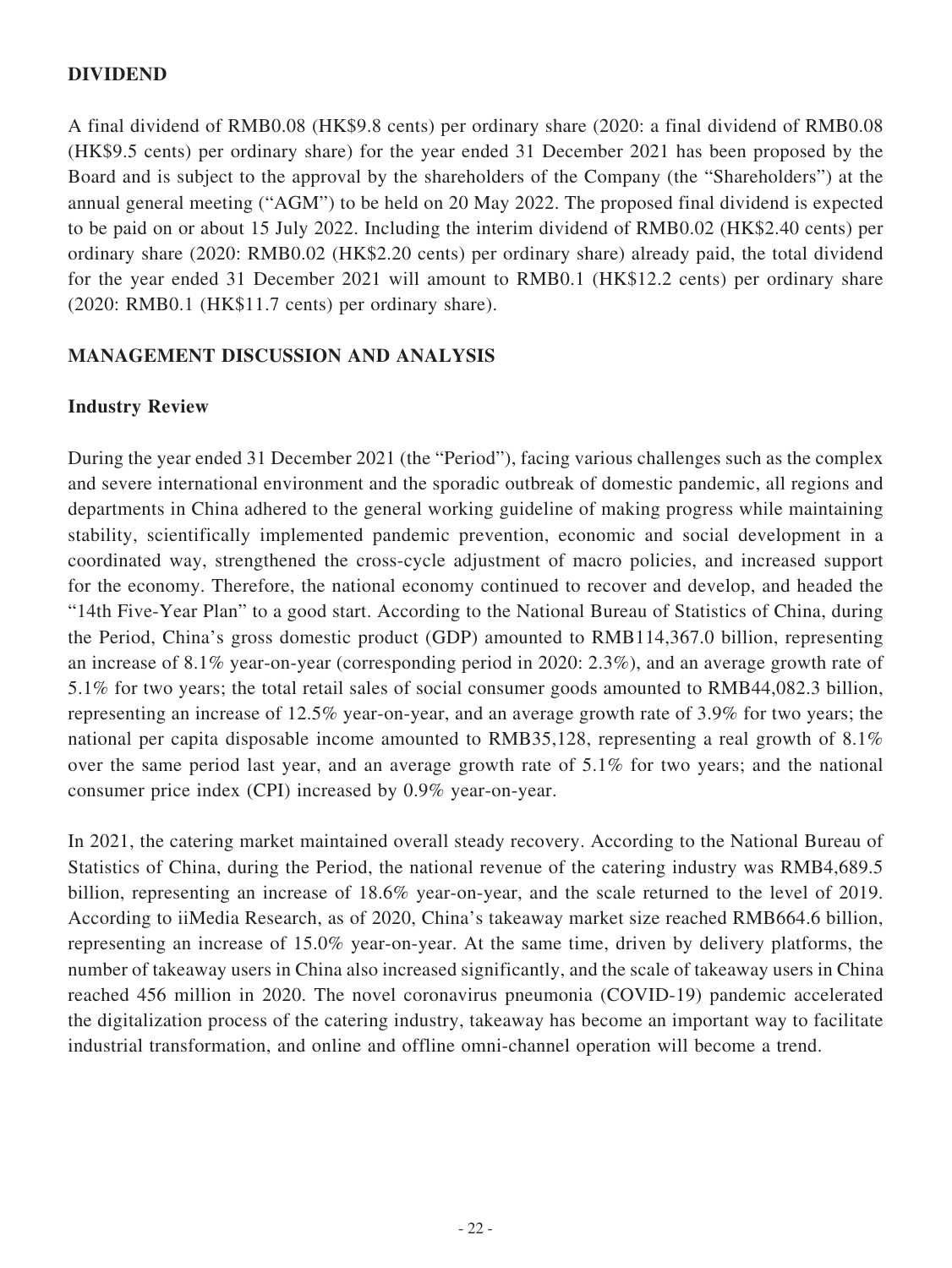Digital transformation is the direction that every industry is striving for, so is the catering industry. Measures such as driving product innovation and optimization by digital manner, relying on big data to select locations, improving efficiency and accuracy, and carrying out lean management of members through digital channels, can play a key role in the sustainable operation of catering brands, and will surely become the most important source of dividends in the development of the catering industry.

In 2022, facing a more complex, severe and uncertain external environment, as well as the domestic economy being under pressures of contracting demand, supply shock and weakening expectation, the Group will continue to conduct lean management, strictly control the quality and safety of food, and strategically expand its restaurant network. Meanwhile, the Group will continue to optimize the membership system to increase the members' repurchase rate by applying new lifetime membership marketing model, speed up digital transformation, and continue to optimize brand strategy upgrading and strive to promote internal organizational reform, with a view to grasping the development opportunities arising from industry reform and bringing better return on investment for the shareholders.

## **Business Review**

During the year ended 31 December 2021 (the "Period"), the Group's turnover was approximately RMB1,996 million, representing an increase of approximately 9.6% from approximately RMB1,820 million for the corresponding period in 2020.

The Company achieved an increased revenue and a turnaround from loss to profit, mainly due to the gradual recovery of the restaurants of the Group from the Covid-19 pandemic and the increase in the number of restaurant operating days. However, due to the recurring outbreak of the Covid-19 pandemic, especially in the second half of the Period, the highly infectious mutant virus caused small-scale sporadic outbreaks in different cities in China, resulting in an unsatisfactory recovery of the revenue of the Group. The Group expects that the Covid-19 pandemic will continue to impact the catering industry, the citizens are also gradually changing their consumption patterns accordingly, and the number of takeaway users has increased significantly. Therefore, the Group has also adapted to the changing market by strengthening the promotion of takeaways to reduce the impact of Covid-19 pandemic on the revenue of the Group.

The Group's cost of inventories consumed as a proportion to turnover was approximately 26.9%, representing a decrease of approximately 1.4 percentage points as compared with the corresponding period last year. Accordingly, the gross profit margin increased to 73.1% for the Period from approximately 71.7% for the corresponding period in 2020. The increase in gross profit margin was mainly attributable to the decrease in pork prices during the Period. The Group will closely monitor the price trend of various raw materials to control the cost of food ingredients.

In addition, the Group's labour costs accounted for approximately 27.2% of the turnover, representing an increase of 1.0 percentage point as compared with 26.2% for the corresponding period in 2020. The increase in the proportion of costs was mainly due to the increase in wages in Mainland China.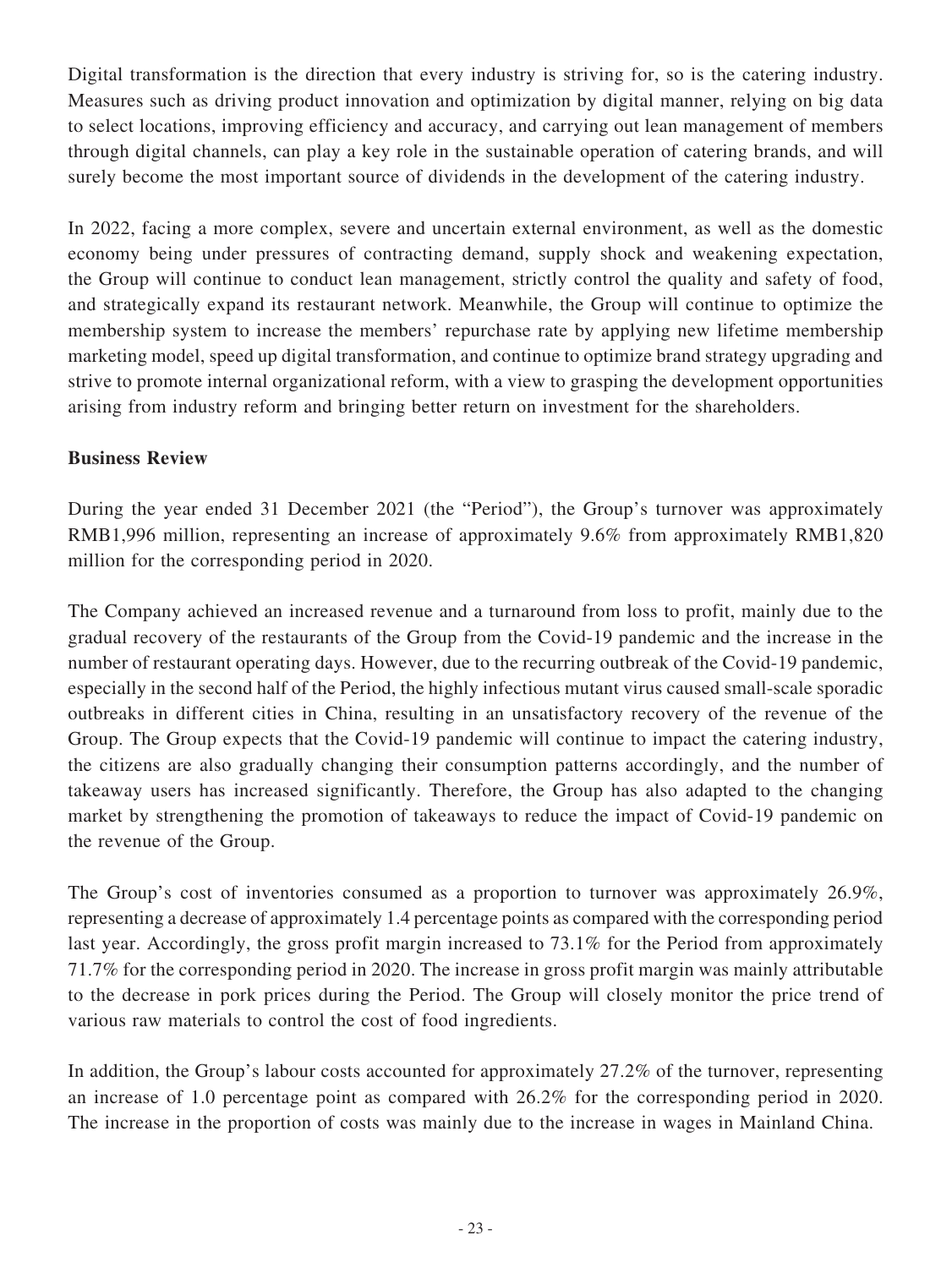The effective operation of 737 restaurants under the Group would not be achieved without our efficient management and intensive staff training. The Group also strengthened the guidance and training of restaurant managers and regional supervisors, and enhanced the operational efficiency of each restaurant through constant improvement of the management ability of frontline employees.

In addition, the Group has six major production bases in China, including those in Shanghai, Chengdu, Tianjin, Wuhan, Qingdao and Dongguan, which guaranteed the food quality, food safety and stable supply of the Group's restaurants during the pandemic.The Group will closely monitor market conditions, respond quickly to market changes and actively control operating costs to reduce the impact of various negative factors.

## **Retail Chain Restaurants**

In 2021, the Group's major business and primary source of income continued to stem from the retail chain restaurant business. During the year, the Group's restaurant business income recorded approximately RMB1,880,923,000 (2020: RMB1,702,117,000), accounted for approximately 94.2% (2020: 93.5%) of the Group's total revenue.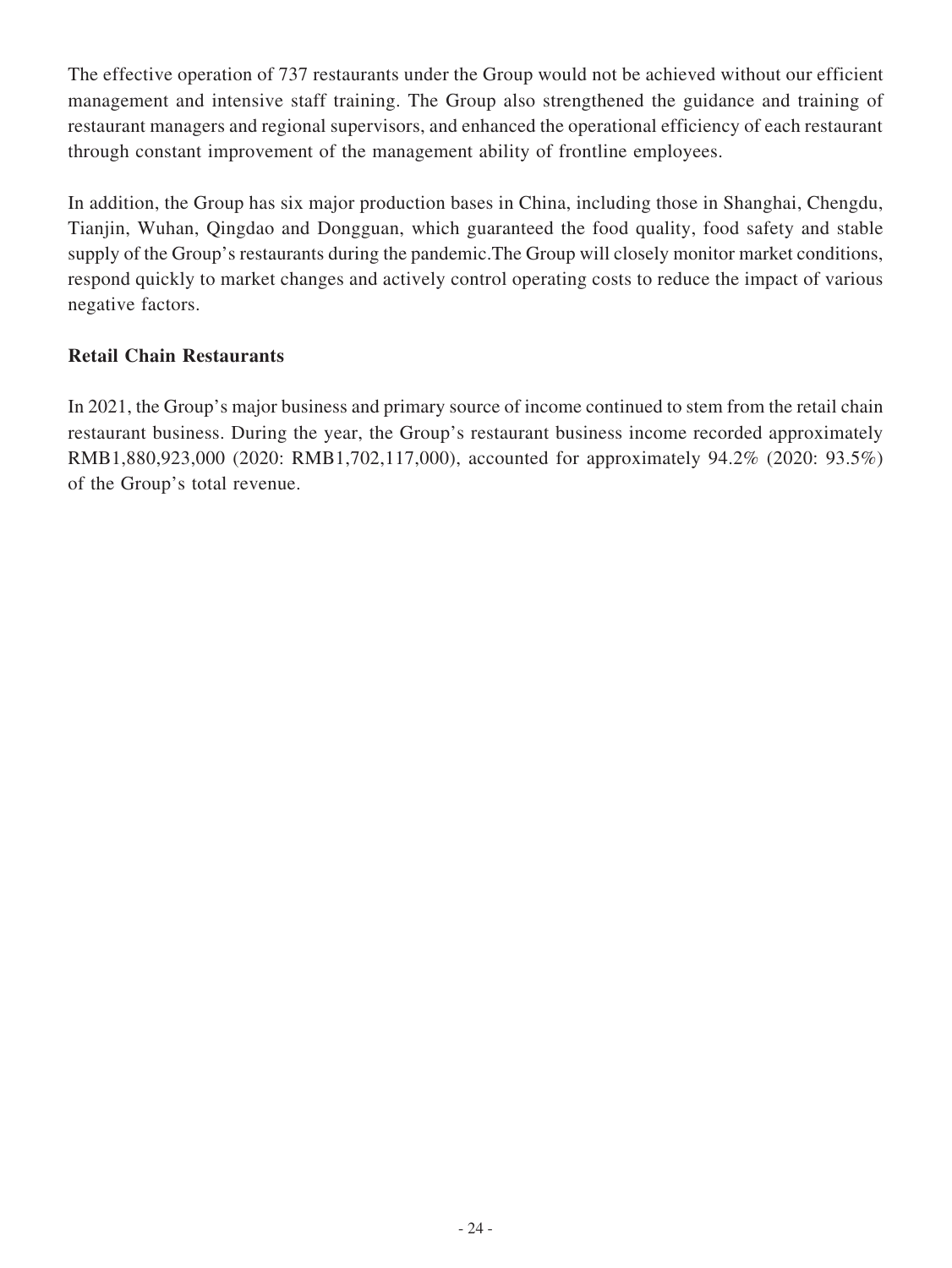As at 31 December 2021, the Group's restaurant portfolio consisted of 737 chain restaurants, comprising the following:

|                                | 31 December 2021        | 31 December 2020 | $+/-$ |
|--------------------------------|-------------------------|------------------|-------|
| By provinces/cities            |                         |                  |       |
| Shanghai                       | 119                     | 117              | $+2$  |
| Beijing                        | 44                      | 41               | $+3$  |
| Tianjin                        | $\overline{\mathbf{4}}$ | $\boldsymbol{7}$ | $-3$  |
| Guangdong (excluding Shenzhen) | 68                      | 59               | $+9$  |
| Shenzhen                       | 20                      | 16               | $+4$  |
| Jiangsu                        | 86                      | 85               | $+1$  |
| Zhejiang                       | 79                      | 83               | $-4$  |
| Sichuan                        | 14                      | 13               | $+1$  |
| Chongqing                      | 13                      | 13               |       |
| Fujian                         | 15                      | 14               | $+1$  |
| Hunan                          | 14                      | 14               |       |
| Hubei                          | 16                      | 12               | $+4$  |
| Liaoning                       | 18                      | 19               | $-1$  |
| Shandong                       | 51                      | 49               | $+2$  |
| Guangxi                        | 16                      | 17               | $-1$  |
| Guizhou                        | $\overline{\mathbf{4}}$ | $\overline{4}$   |       |
| Jiangxi                        | 18                      | 18               |       |
| Shaanxi                        | 11                      | 13               | $-2$  |
| Yunnan                         | 11                      | 10               | $+1$  |
| Henan                          | 14                      | 14               |       |
| Hebei                          | 16                      | 16               |       |
| Anhui                          | 16                      | 14               | $+2$  |
| Xinjiang                       | $\overline{2}$          | $\sqrt{2}$       |       |
| Hainan                         | 6                       | $\tau$           | $-1$  |
| Shanxi                         | 4                       | $\overline{4}$   |       |
| Neimenggu                      | 5                       | 5                |       |
| Heilongjiang                   | 14                      | 14               |       |
| Ningxia                        | $\overline{2}$          | $\mathfrak{Z}$   | -1    |
| Jilin                          | 12                      | 12               |       |
| Tibet                          | $\boldsymbol{0}$        | 1                | $-1$  |
| Gansu                          | 1                       | 1                |       |
| Hong Kong                      | 22                      | 23               | $-1$  |
| Rome                           | $\mathbf{1}$            | $\mathbf{1}$     |       |
| Finland                        | 1                       | 1                |       |
| Total                          | 737                     | 722              | $+15$ |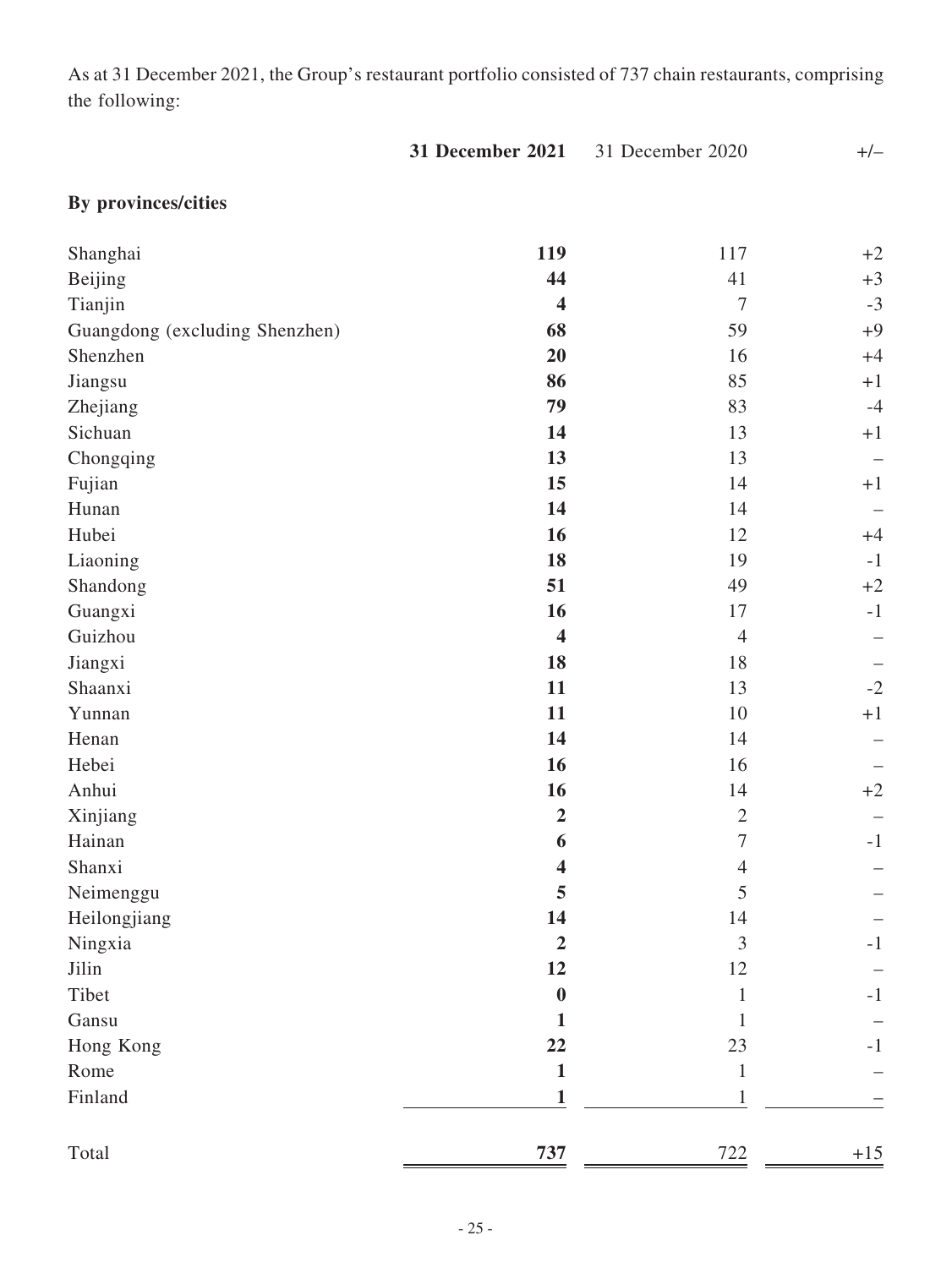|                        | 31 December 2021 | 31 December 2020 | $+/-$ |  |
|------------------------|------------------|------------------|-------|--|
| By geographical region |                  |                  |       |  |
| Northern China         | 163              | 154              | $+9$  |  |
| Eastern China          | 300              | 299              | $+1$  |  |
| Southern China         | 165              | 162              | $+3$  |  |
| Central China          | 107              | 105              | $+2$  |  |
| Europe                 | 2                | 2                |       |  |
| Total                  | 737              | 722              | $+15$ |  |

## **Financial Review**

## *Turnover*

For the year ended 31 December 2021, the Group's turnover increased by approximately 9.6%, or approximately RMB175,621,000 to approximately RMB1,996,209,000 from approximately RMB1,820,588,000 for the corresponding period in 2020. Such increase was mainly due to the gradual recovery from the COVID-19 pandemic and increase in operation days of restaurants.

## *Cost of inventories consumed*

For the year ended 31 December 2021, the Group's cost of inventories increased by approximately 4.2%, or approximately RMB21,775,000 to approximately RMB537,336,000 from approximately RMB515,561,000 for the corresponding period in 2020.

During the year, the ratio of inventories cost to turnover was approximately 26.9%, which decreased by 1.4 percentage point from approximately 28.3% for the corresponding period in 2020 due to the decrease in pork price in Mainland China during 2021.

## *Gross profit and gross profit margin*

Driven by the above factors, gross profit for the year ended 31 December 2021 increased by approximately 11.8%, or approximately RMB153,846,000 to approximately RMB1,458,873,000 from approximately RMB1,305,027,000 for the corresponding period in 2020.

Gross profit margin of the Group also increased to 73.1% from approximately 71.7% for the corresponding period in 2020.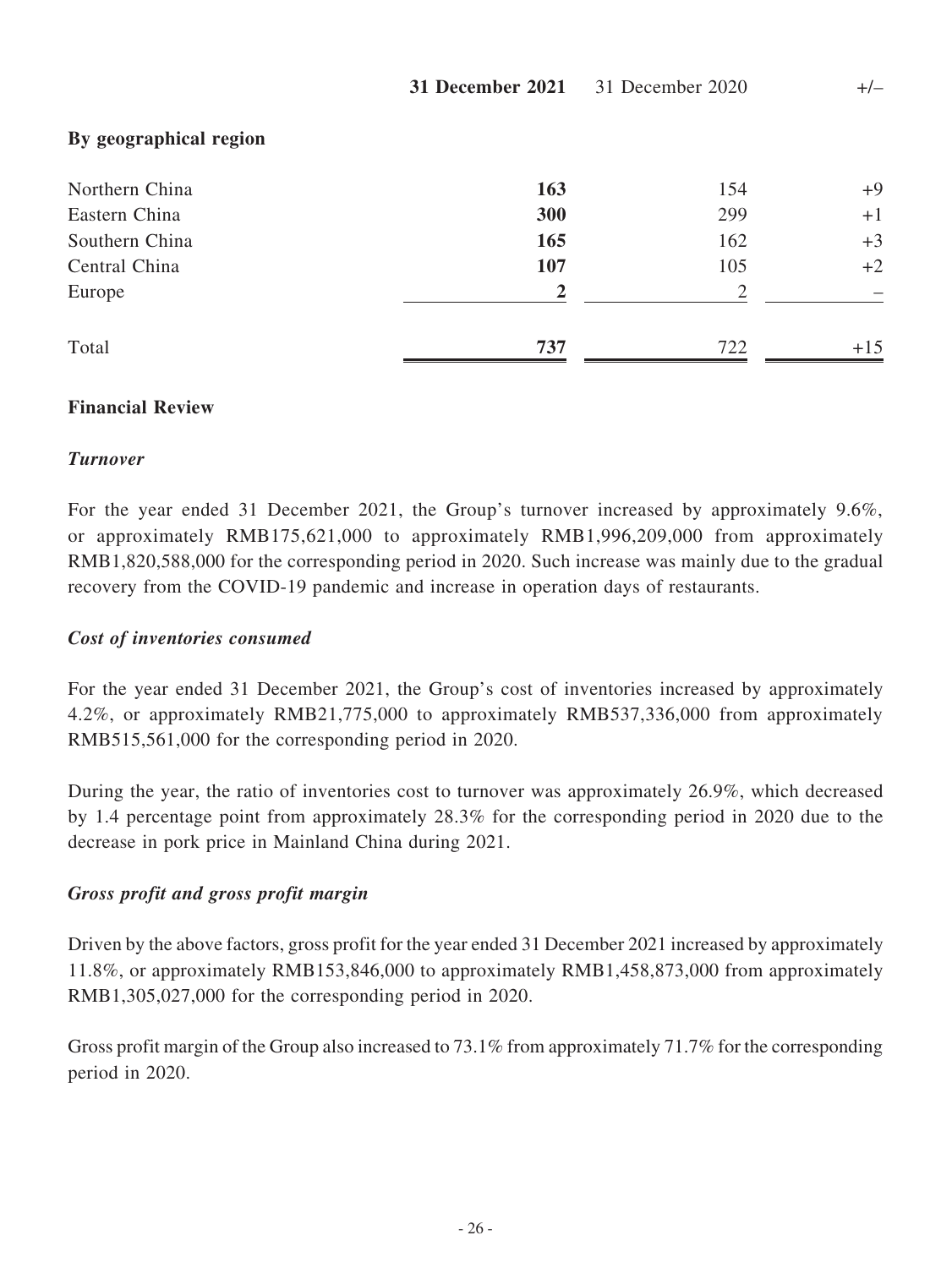## *Staff costs*

For the year ended 31 December 2021, staff costs of the Group increased by approximately 13.6% to approximately RMB542,546,000 from approximately RMB477,510,000 for the corresponding period in 2020. Staff costs as a proportion to turnover increased by 1.0 percentage point to 27.2% from approximately 26.2% for the corresponding period in 2020 due to the increase in wages in Mainland China.

#### *Depreciation*

For the year ended 31 December 2021, depreciation of the Group decreased by approximately 14.4% to approximately RMB379,725,000 from approximately RMB443,693,000 for the corresponding period in 2020.

Both depreciation of right-of-use assets and depreciation of property, plant and equipment decreased during the year.

Depreciation of right-of-use assets decreased as a result of the decrease in the number of shops in the first half of the year; depreciation of property, plant and equipment decreased due to the decrease in capital expenditure in recent years because of the Covid-19 pandemic which slowed down the restaurant opening progress.

#### *Other operating expenses*

For the year ended 31 December 2021, other operating expenses increased by approximately 21.5% to approximately RMB512,572,000 from RMB421,778,000.

Other operating expenses generally increased as a result of the increase in operation days of restaurants. Service charges for delivery increased by 36.7% since the Group has been stregthening the takeaway services.

Set out below is the breakdown of the main operating expenses for the years ended 31 December 2021 and 2020.

|                                      | 2021               | 2020               | $\%$      |
|--------------------------------------|--------------------|--------------------|-----------|
|                                      | <b>RMB</b> million | <b>RMB</b> million | $+/-$     |
| Utilities                            | 89.9               | 83.9               | $+7.2\%$  |
| Store and factory management fee     | 67.1               | 60.4               | $+11.1%$  |
| Consumables & utensils               | 52.9               | 46.0               | $+15.0\%$ |
| Service charges for delivery         |                    |                    |           |
| platforms                            | 55.1               | 40.3               | $+36.7%$  |
| Rental expenses under variable lease |                    |                    |           |
| payment                              | 34.0               | 34.6               | $-1.7\%$  |
| Logistics expenses                   | 29.9               | 24.6               | $+21.5%$  |
| Franchise expenses                   | 29.7               | 22.1               | $+34.4%$  |
| Advertising and promotions           | 17.8               | 14.3               | $+24.5%$  |
| Rental expenses under short-term     |                    |                    |           |
| lease                                | 17.4               | 12.3               | $+41.5%$  |
| Consultancy fee                      | 3.0                | 6.8                | $-55.9\%$ |
| Travelling expenses                  | 6.9                | 6.7                | $+2.9\%$  |
| Repairment and maintenance           |                    |                    |           |
| expenses                             | 5.1                | 5.0                | $+2.0\%$  |
| Bank charges on credit card payment  | 5.2                | 3.3                | $+57.6%$  |
| Auditors' remuneration               | 3.3                | 3.3                |           |
| Cleaning expenses                    | 3.0                | 3.1                | $-3.2\%$  |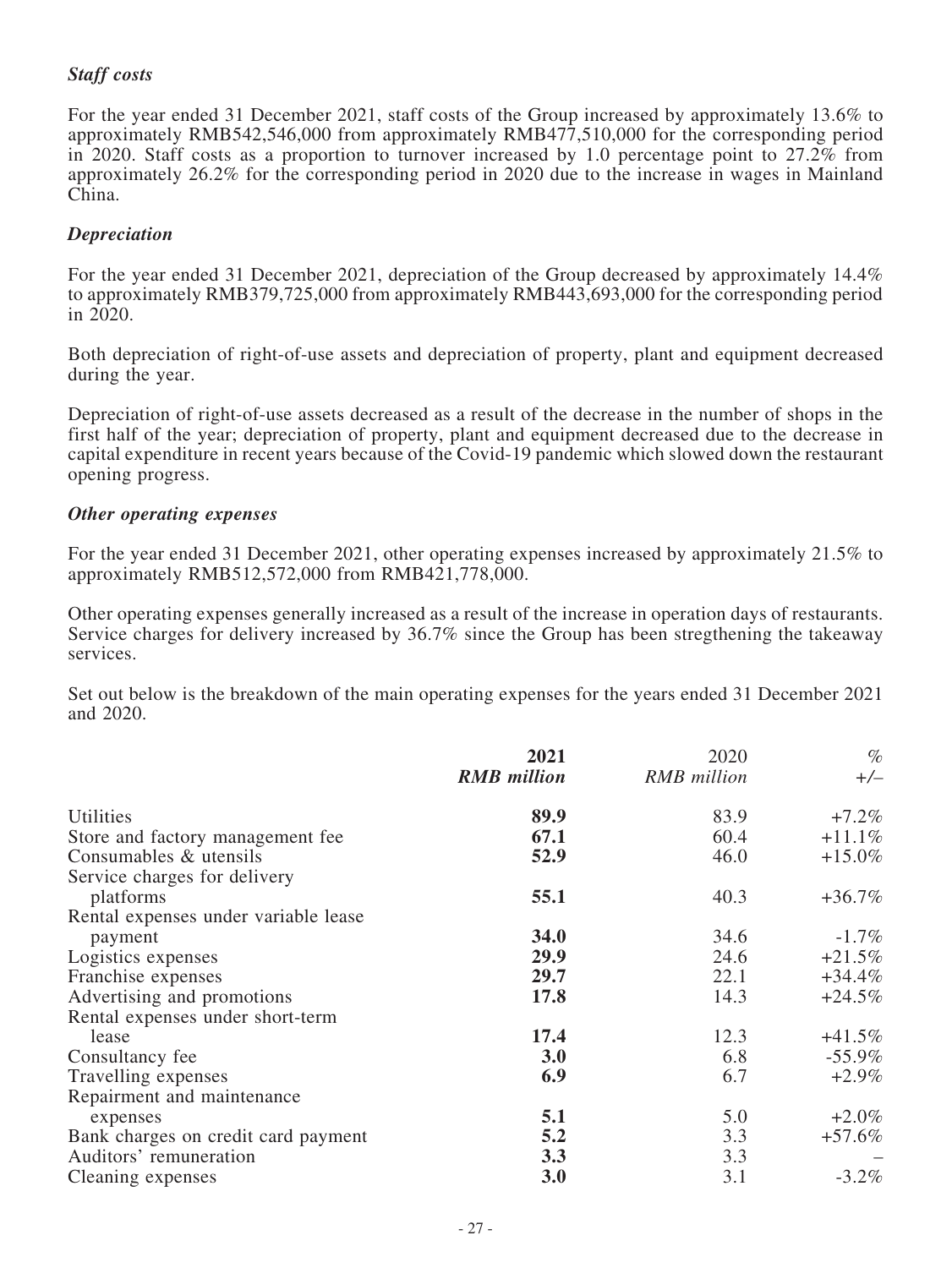## *Other income*

For the year ended 31 December 2021, other income of the Group decreased by approximately 19.5% to approximately RMB77,421,000 from approximately RMB96,169,000 for the corresponding period in 2020. The decrease in other income was mainly due to the decrease in Covid-19 pandemic related government grant, the government grant recognized during the year amounted to RMB8,064,000 (2020: RMB23,779,000).

## *Other gains and losses*

For the year ended 31 December 2021, the Group recognized other gains and losses of approximately RMB16,806,000 (2020: losses of RMB108,327,000). The losses decreased significantly was mainly attributable to the impairment loss of RMB61,306,000 recognised in 2020 for the interest in Jiangsu Hong Xuan Ecological Agriculture Company Limited (江蘇鴻軒生態農業有限公司), the Group's associate, due to the poor operating performance. Besides, the impairment loss recognised for intangible assets; property, plant and equipment and right-of-use assets also decreased significantly to approximately RMB1,865,000 (2020: approximately RMB26,147,000) as a result of the improving performing during the year.

## *Finance costs*

For the year ended 31 December 2021, finance costs decreased by approximately 17.2% to approximately RMB29,960,000 from approximately RMB36,178,000 for the corresponding period in 2020.

The interest on lease liabilities decreased due to the decrease in number of shop in the first half of the year; The interest on borrowings decreased as a result of the decrease in overall loan balance during the year.

## *Profit (loss) before taxation*

Being affected by the factors referred to above, the Group recorded a profit before taxation of approximately RMB52,440,000 for the year ended 31 December 2021 (31 December 2020: loss of approximately RMB97,999,000).

## *Profit (loss) attributable to owners of the Company*

Being affected by the factors referred to above, profit attributable to owners of the Company for the year ended 31 December 2021 amounted to approximately RMB20,940,000 (31 December 2020: loss of approximately RMB77,868,000).

## *Investments*

The group maintained an investment portfolio, the portfolio can be divided into three categories depends on its accounting treatment:

Financial assets at fair value through profit or loss ("FVTPL"), interests in associates and interest in a joint venture.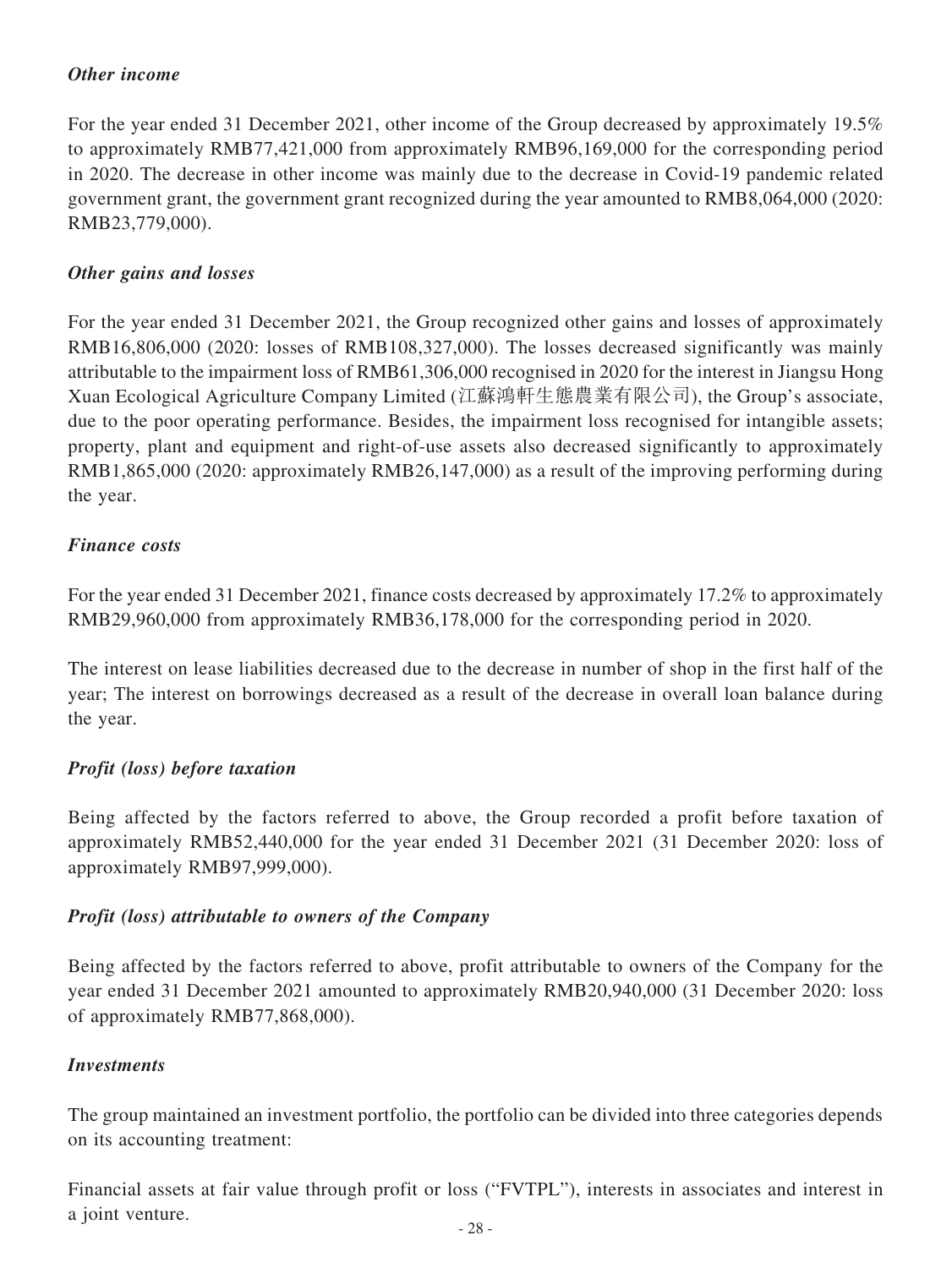The following table shows the breakdown of the major investments:

## **Financial assets at FVTPL, net of financial liabilities at FVTPL:**

|                    |                  |                  | Initial         |
|--------------------|------------------|------------------|-----------------|
|                    | 31 December 2021 | 31 December 2020 | investment cost |
|                    | <b>RMB'000</b>   | <b>RMB'000</b>   | <b>RMB'000</b>  |
| Yunxi              | 47,675           | 73,171           | 60,000          |
| Jiahua Anyuan Fund | 61,566           | 51,947           | 50,000          |
| Hezhi              | 29,817           | 46,244           | 99,120          |
| Others             | 4,242            | 4,242            | 6,907           |
|                    | 143,300          | 175,604          | 216,027         |

Financial assets at FVTPL represented the unlisted equity investments and fund investments.

The Group engaged an independent qualified professional valuer to access the valuation.

## **Interests in associates**

|                              |                  |                  | Initial         |
|------------------------------|------------------|------------------|-----------------|
|                              | 31 December 2021 | 31 December 2020 | investment cost |
|                              | <b>RMB'000</b>   | <i>RMB'000</i>   | <i>RMB'000</i>  |
| Jiangsu Hong Xuan Ecological |                  |                  |                 |
| <b>Agriculture Company</b>   |                  |                  |                 |
| Limited                      |                  |                  | 43,354          |
| Yunnex Inc.                  | 19,487           | 18,266           | 64,791          |
| Others                       | 36,821           | 37,833           | 43,196          |
|                              | 56,308           | 56,099           | 151,341         |

The Group engaged an independent qualified professional valuer to assist the management in performing impairment review for Yunnex Inc..

For Jiangsu Hong Xuan Ecological Agriculture Company Limited, in view of the poor operating performance, the directors of the Company considered that the recoverability of the investments would be remote. As such, the investment was fully impaired for the year 31 December 2020, the Group assessed and considered no impairment loss is required to reserve for the year ended 31 December 2021.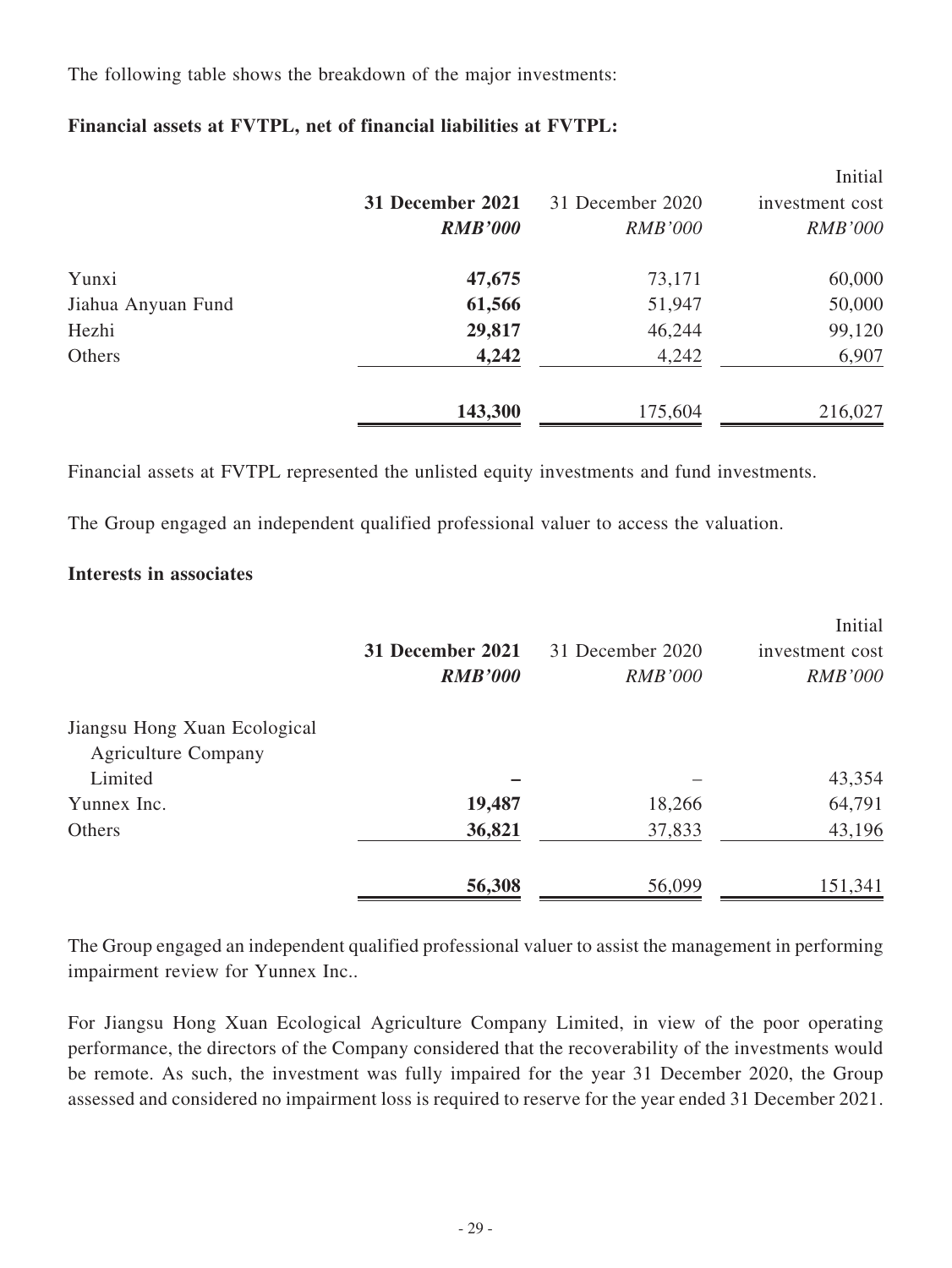|                                                             | 31 December 2021<br><b>RMB'000</b> | 31 December 2020<br><i>RMB'000</i> | Initial<br>investment cost<br><i>RMB'000</i> |
|-------------------------------------------------------------|------------------------------------|------------------------------------|----------------------------------------------|
| Beijing Feicui Jinghua $\&$<br><b>Restaurant Management</b> |                                    |                                    |                                              |
| Co., Ltd                                                    | 8,490                              | 9,715                              | 12,858                                       |

 $\mathbf{r}$  is the set

The decrease in the value of joint venture mainly represented the share of post-acquisition results of the joint venture.

## **RISK MANAGEMENT**

## **Liquidity and financial resources**

The liquidity and financial position of the Group as at 31 December 2021 remained healthy and strong, with bank balances amounting to approximately RMB1,527,538,000 (31 December 2020: RMB1,738,380,000) and a current ratio of 3.1 (31 December 2020: 2.8).

As at 31 December 2021, the Group had bank borrowings of RMB77,003,000 (31 December 2020: RMB186,044,000) and therefore the gearing ratio (expressed as a percentage of total borrowings over total assets) was 1.8 (31 December 2020: 4.0).

## **Exposure to exchange rates**

Presently, most of the Group's business transactions, assets and liabilities are denominated in RMB and settled in RMB. The Group's exposure to currency risk is minimal as the Group's assets and liabilities as at 31 December 2021 and 31 December 2020 were denominated in the respective Group companies' functional currencies. The Group does not have any currency hedging policy and has not entered into any hedging or other instrument to reduce currency risks. However, the management will closely monitor the Group's exposure to the fluctuation of exchange rates and take appropriate measures as necessary to minimise any adverse impact that may be caused by such fluctuation.

## **Interest rate risk**

As the Group has no significant interest-bearing assets (other than bank balances and cash), the Group's income and operating cash flows are substantially independent of changes in market interest rates.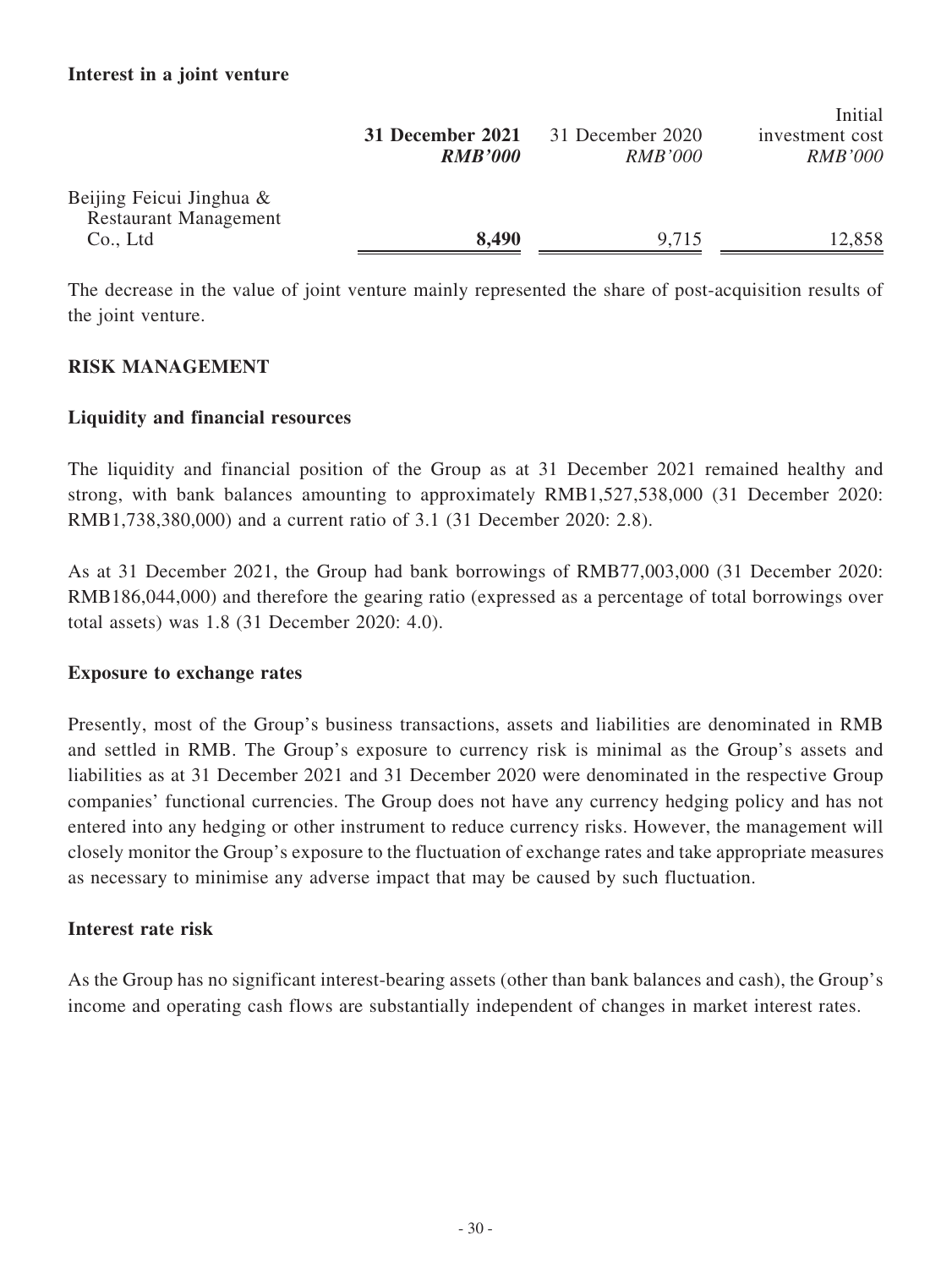## **Credit risk**

The Group has no significant concentrations of credit risk. The carrying amounts of trade receivables, deposits and other receivables and bank balances and cash, included in the consolidated balance sheets represent the maximum exposure to credit risk in relation to the Group's financial assets. The Group typically does not require collaterals from customers. Provisions are made for the balance that is past due when the management considers the loss from non-performance by the customers is likely. Sales to retail customers are settled in cash or by using major credit cards. The Group also makes deposits to the relevant landlords for lease of certain of the self-managed outlets. As of 31 December 2021 and 31 December 2020, all of the bank balances were deposited with highly reputable and sizable banks and financial institutions without significant credit risk in Mainland China and Hong Kong. The management does not expect to incur any loss from non-performance by these banks and financial institutions.

## **Significant investments held, material acquisitions and disposals of subsidiaries, and future plans for material investments or capital assets**

Save for those disclosed in this announcement, there were no other significant investments held, nor were there any material acquisitions or disposals of subsidiaries during the year under review. Apart from those disclosed in this announcement, there was no plan authorised by the Board for other material investments or additions of capital assets at the date of this announcement.

## **Contingent liabilities**

As of 31 December 2021, the Group did not have any significant contingent liabilities.

#### **Assets and liabilities**

The Group's net current assets were approximately RMB1,233,975,000 and the current ratio was 3.1 as at 31 December 2021 (31 December 2020: 2.8). As the Group is primarily engaged in the restaurant business, most of the sales are settled in cash. As a result, the Group was able to maintain a relatively high current ratio.

#### **Cash flows**

Cash generated from operations for the year ended 31 December 2021 was approximately RMB417,717,000, while profit before taxation for the same period was approximately RMB52,440,000. The difference was mainly due to fair value movements on the financial assets and financial liabilities at FVTPL, depreciation of property, plant and equipment and right-of use assets and the finance interest on lease liabilities.

## **Capital expenditure**

For the year ended 31 December 2021, the Group's capital expenditure was approximately RMB121,256,000 (2020: RMB125,664,000), the decrease in capital expenditure was mainly caused by the COVID-19 pandemic, which slowed down the shop opening progress.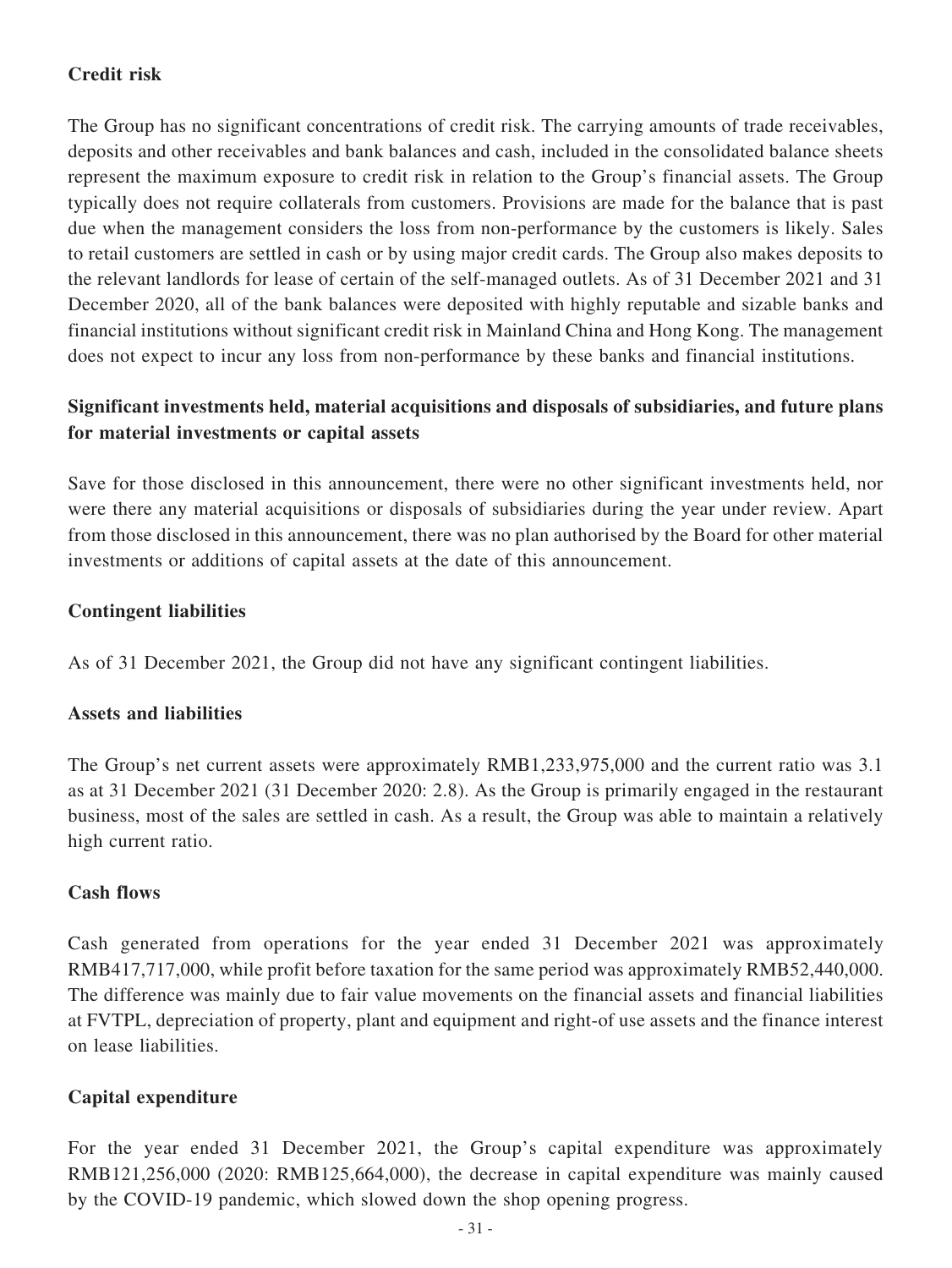## **Key operating ratios for restaurant operations**

|                                           | <b>Hong Kong</b> |          | <b>Mainland China</b> |                |           |           |
|-------------------------------------------|------------------|----------|-----------------------|----------------|-----------|-----------|
|                                           | 1-12/2021        | 1-6/2021 | 1-12/2020             | 1-12/2021      | 1-6/2021  | 1-12/2020 |
| Comparable restaurant<br>sales growth     | $13.7\%$         | $-1.0\%$ | $-21.6\%$             | $-0.9\%$       | $+30.7\%$ | $-29.7\%$ |
| Per capita spending                       | <b>HK\$98.4</b>  | HK\$94.0 | HK\$78.0              | <b>RMB43.5</b> | RMB47.0   | RMB46.5   |
| Table turnover per day<br>(times per day) | 4.0              | 3.87     | 4.0                   | <b>3.0</b>     | 3.2       | 3.0       |

## **SUBSEQUENT EVENT**

Subsequent to 31 December 2021, no material events affecting the Company and its subsidiaries have occurred.

## **PURCHASE, SALE OR REDEMPTION OF THE COMPANY'S LISTED SECURITIES**

Neither the Company nor any of its subsidiaries purchased, sold or redeemed any of the listed securities of the Company during the year ended 31 December 2021.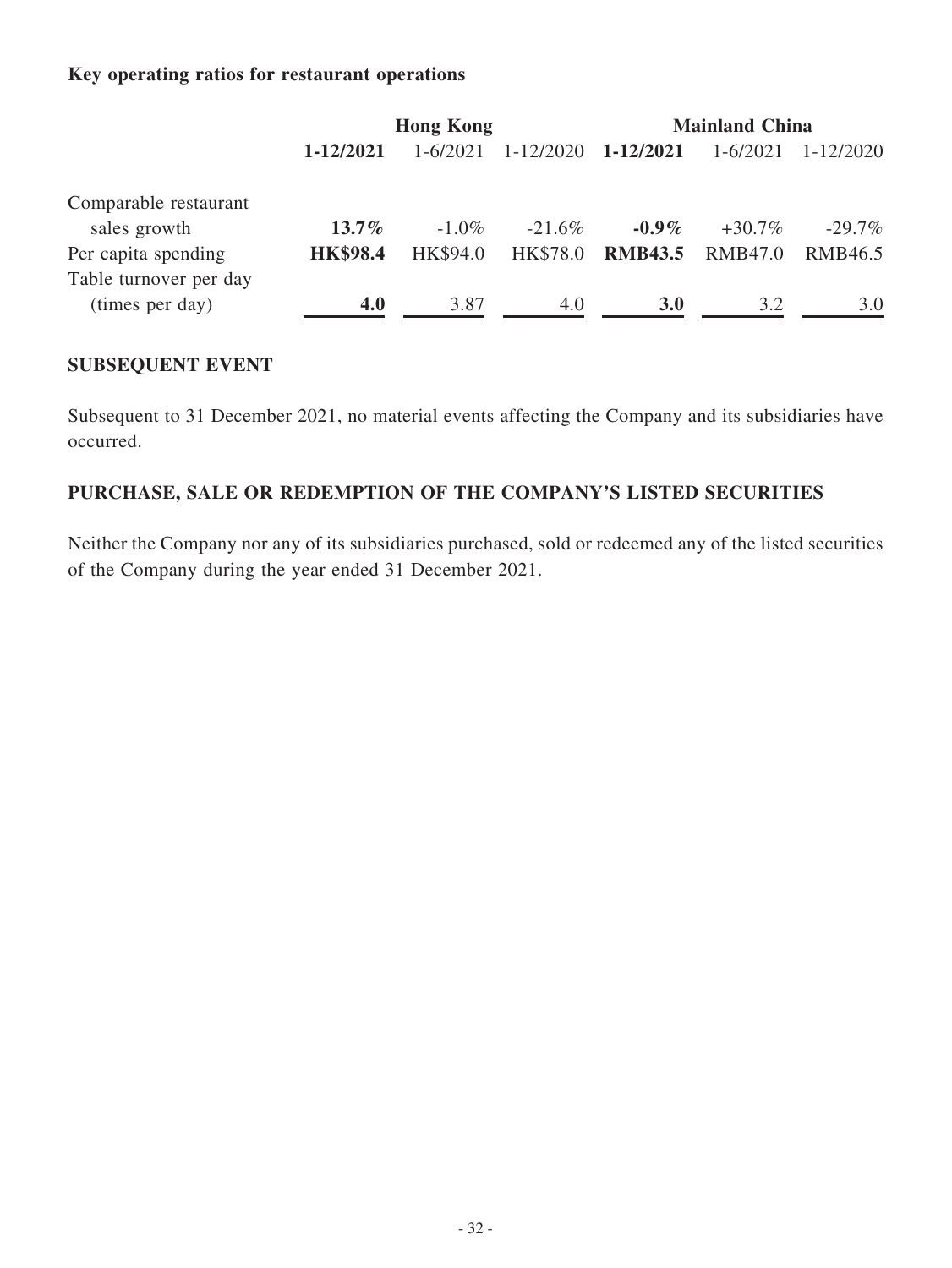## **CODE ON CORPORATE GOVERNANCE PRACTICES**

The Company has adopted the Corporate Governance Code (the "Code") effective on or before 31 December 2021 as set out in Appendix 14 to the Rules Governing the Listing of Securities on the Stock Exchange of Hong Kong Limited (the "Listing Rules") and complied with all applicable code provisions under the Code throughout the year ended 31 December 2021, save and except for the deviation from the code provision A.2.1 of the Code. Under the code provision A.2.1, the roles of Chairman and Chief Executive Officer ("CEO") should be separate and should not be performed by the same individual. Currently, the Company does not comply with code provision A.2.1, i.e., the roles of the Chairman and CEO have not been separated. Although Ms. Poon Wai performs both the roles of Chairman and CEO, the division of responsibilities between the Chairman and CEO is clearly established and set out in writing. In general, the Chairman is responsible for supervising the functions and performance of the Board, while the CEO is responsible for the management of the business of the Group. The two roles are performed by Ms. Poon distinctly. The Board believes that at the current stage of development of the Group, vesting the roles of both Chairman and CEO in the same person provides the Company with strong and consistent leadership, and allows for effective and efficient planning and implementation of business decisions and strategies. The relevant deviation is therefore considered reasonable at the current stage. It is also considered that the current structure does not impair the balance of power and authority between the Board and the management of the Company given the appropriate delegation of the power of the Board and the effective functions of the independent non-executive Directors (number of which exceeds one-third of the members of the Board). However, it is the long-term objective of the Company to have these two roles performed by separate individuals when suitable candidates are identified.

## **MODEL CODE FOR SECURITIES TRANSACTIONS BY DIRECTORS**

The Company has adopted a code of conduct regarding securities transactions by Directors on terms no less exacting than the required standard (the "Required Standard") of the Model Code for Securities Transactions by Directors of Listed Issuers (the "Model Code") as set out in Appendix 10 to the Listing Rules.

The Company has made specific enquiry to all Directors, and all Directors have confirmed that, throughout the year under review, they were in compliance with the Required Standard.

In addition, the Board has adopted written guidelines (the "Employees' Guidelines for Securities Transactions") for securities transactions by employees (the "Relevant Employees") who are likely to be in possession of inside information of the Company on no less exacting terms than the Model Code.

Having made specific enquiry to all the Relevant Employees, the Company confirmed that all the Relevant Employees have complied with the Required Standard as set out in the Employees' Guidelines for Securities Transactions throughout the year ended 31 December 2021.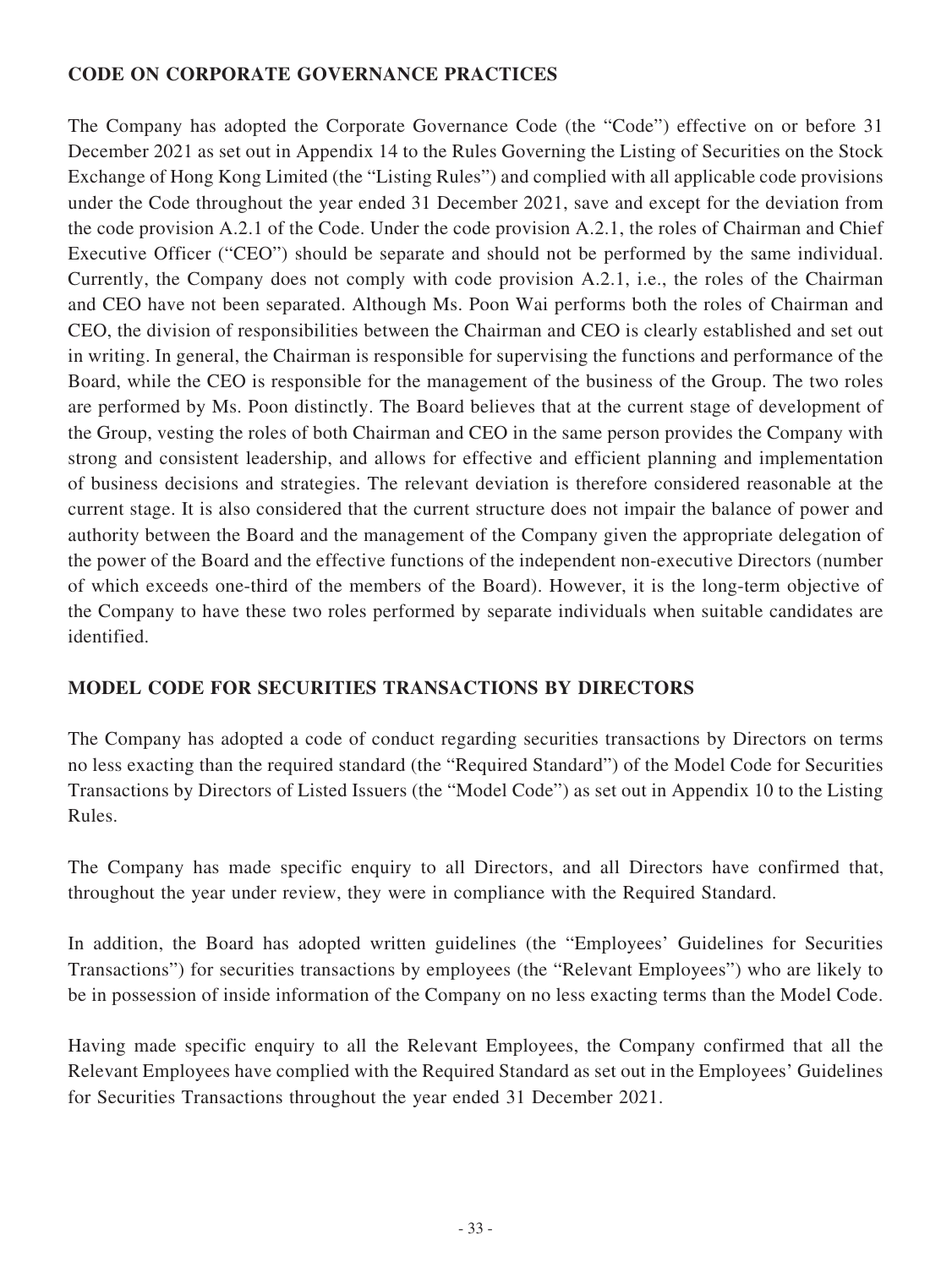## **AUDIT COMMITTEE**

The Audit Committee was set up on 8 March 2007 with written terms of reference in compliance with Rules 3.21 and 3.22 of the Listing Rules.

Currently, the Audit Committee comprises three independent non-executive Directors as follows:

Mr. Jen Shek Voon (Chairman) Mr. Lo Peter Mr. Wang Jincheng

The Audit Committee is satisfied with their review of the auditor's remuneration, the independence of the auditor, Deloitte Touche Tohmatsu ("DTT"), and recommended the Board to re-appoint DTT as the Company's auditor in the year 2022, which is subject to the approval of Shareholders at the forthcoming AGM.

The Company's annual results for the year ended 31 December 2021 have been reviewed by the Audit Committee, which opines that applicable accounting standards and requirements have been complied with and that adequate disclosures have been made.

This annual results announcement is based on the Company's audited consolidated financial statements for the year ended 31 December 2021 which have been agreed with DTT, the auditor of the Company.

## **CLOSURE OF THE REGISTER OF MEMBERS**

In order to determine the Shareholders who are entitled to attend the AGM, the register of members of the Company will be closed from 17 May 2022 to 20 May 2022 (both days inclusive), during which period no share transfers will be registered.

In addition, in order to determine the Shareholders who are entitled to receive the final dividend for the year ended 31 December 2021, the register of members of the Company will be closed from 27 May 2022 to 31 May 2022 (both days inclusive), during which period no share transfers will be registered.

In order to qualify for attending and voting at the forthcoming AGM, and the entitlement for the final dividend, all transfer documents accompanied by the relevant share certificates must be lodged with the Company's Hong Kong Branch Share Registrar, Computershare Hong Kong Investor Services Limited at Shops 1712-1716, 17th Floor, Hopewell Centre, 183 Queen's Road East, Wanchai, Hong Kong not later than 4:30 p.m. on 16 May 2022 and 26 May 2022 respectively.